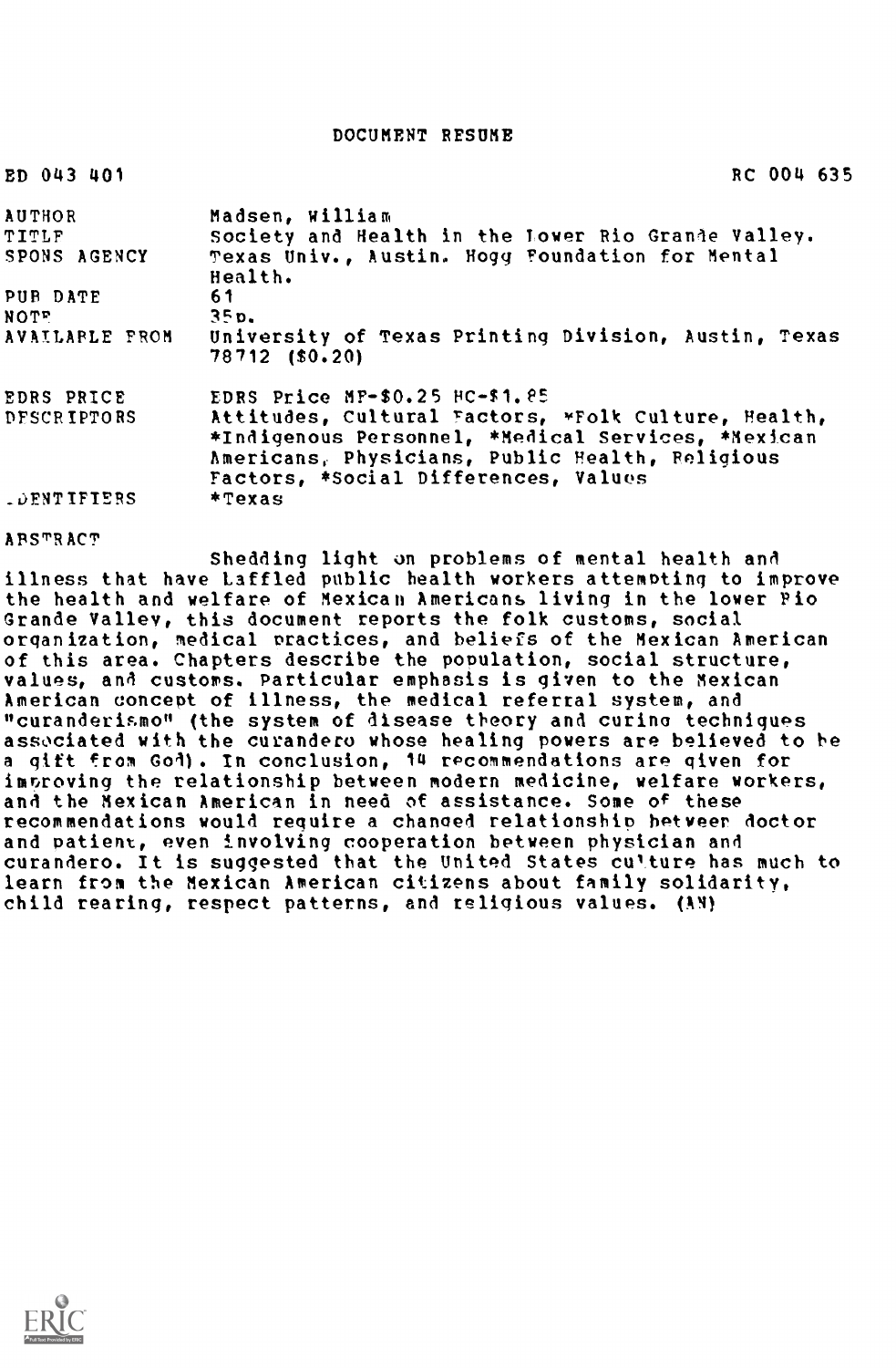Q Designation of the contract of the contract of the contract of the contract of the contract of the contract Society<sub>and</sub> HEALTH

 $\bullet$   $\bullet$   $\bullet$   $\bullet$   $\bullet$ IN THE LOWER RIO GRANDE VALLEY

 $\overline{N}$ 

 $\mathcal{O}(\mathcal{O}(\log n_{\rm max}))$ 

r,

**美国物理机构有机构的** 

**RC004635** 

BASED UPON THE FINDINGS OF THE

Hidalgo Project on Differential

Culture Change and Mental Health

 $10/$ 

### By WILLIAM MADSEN

**US DEFARTMENT OF HEMITA, EDUCATION<br>A WILFAFE COFFICE PROCATION<br>OFFICE OF EDUCATION<br>THIS DOCUMENT INS BEEN INFINODUCED<br>EXACTLY AS RECENTED FROM THE FERION OR<br>ORGANIZATION ORIGINATING IT FORTS OF<br>NEW OR OPHNONS STATED DO NO** 

PUBLISHED BY THE HOOG FOUNDATION FOR MENTAL HEALTH THE UNIVERSITY OF TEXAS, AUSTIN, TEXAS  $78718 + 1961$ (Fourth Printing, 1911)

printed at Stri University of Texas Printing division<br>ASS WORK AT SLOSSOM BURNS AND BETST WARREN<br>*Price: 20e*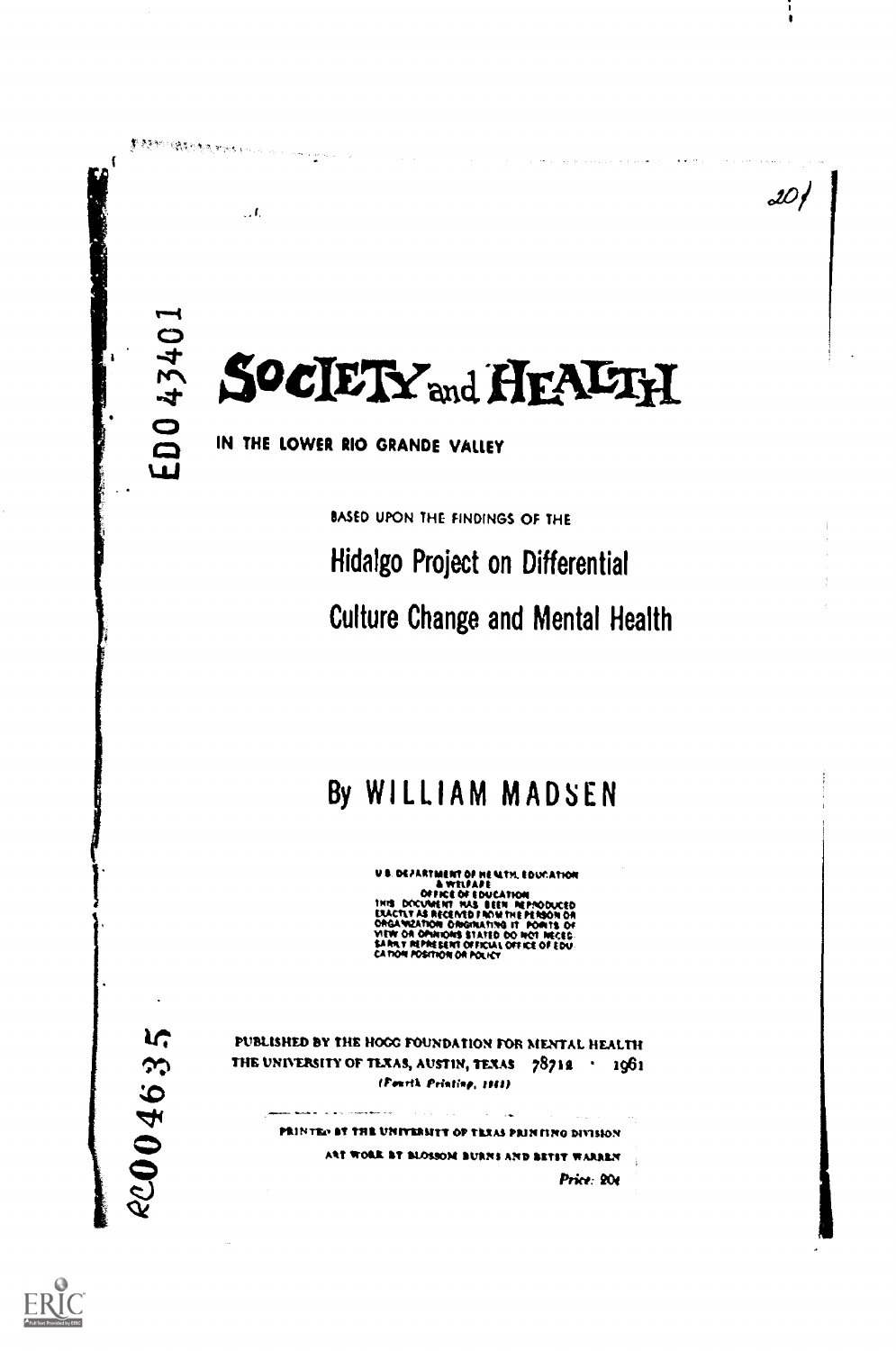### introduction

FOR THE PAST four years, Dr, Madsen and his research as- ; ciates have been conducting intensive studies of folk customs, social organization, medical practices and beliefs that characterize Mexican-Americans in the lower Rio Grande Valley. These investigations, supported by the Hogg Foundation, have shed considerable light upon the problems of mental health and illness that have baffled public health workers attempting to improve the health and welfare of Mexican-Americans living in Texas.

The insights and recommendations set forth in this pamphlet were presented under the auspices of the Hidalgo County Health Department at a public health conference in August, 1961. Because of the widespread interest in Dr. Madsen's findings and their significance for public health and welfare workers, the Foundation has published this booklet in advance of the more extensive, technical reports that will be forthcoming within two years.

When the study began in 1957, three communities in Hidalgo County were selected for intensive investigation by a staff of three full-time anthropologists, Mrs. Antonieta Espejo, Mr. Octavio Romano, and Mr. Arthur Rubel, each working in separate communities, but frequently comparing field notes. The communities ranged from a border village, which has managed to preserve its Mexican folk culture, to a middle-sized city with noticeable social stratification among the Mexican-Americans. In 1959, a fourth research associate, Mr. Albino Fantini, was added to the staff to work closely with one of the local public health clinics.

Mrs. Espejo, of Mexico's National Institute of History and Anthropology, served as field director, concentrating primarily upon folk medicine and society in one of the major agricultural centers of the Valley. By befriending sev-

 $2/3$ 

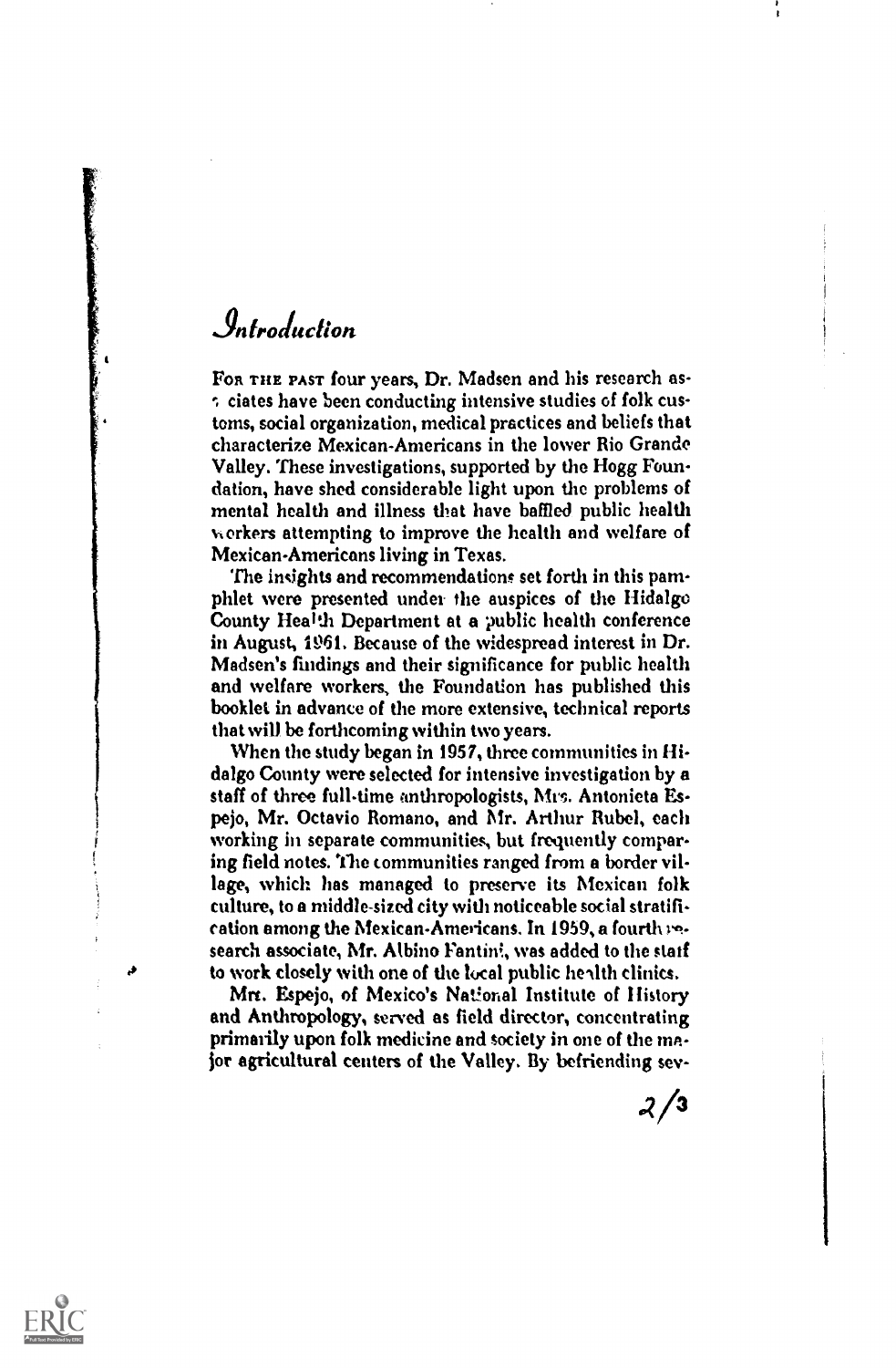eral curanderos, (local folk healers,) she was able to trace in fine detail the referral system used by Mexican-Americans seeking help with the treatment of illness outside of regular medical channels. This network ranged all the way from south of Monterrey, Mexico, to San Antonio and served to dramatize the extent to which Mexican-Americans travel freely on both sides of the border in conducting their daily affairs.

The mental health implications of the findings reported by Dr. Madsen and his associates are immediately apparent, once it is recognized that among lower-class Mexican-Americans most forms of mental illness and abnormal behavior are attributed to supernatural causes that require special kinds of folk medicine such as that dispensed by a curandero, rather than treatment by a psychiatrist or psychologist. Many physical ailments are also attributed to supernatural causes, while others are recognized as having a natural origin. Although most of the educated Mexican-Americans in the Valley seek modern medical assistance for recognized illness, reliance upon folk medicine or curanderismo is by no means limited to the lower social classes.

At the end of this brief report, Dr. Madsen and Mrs. Espejo have made a number of recommendations for improving the relationship between modern medical or welfare workers and the Mexican-American in need of assistance. These suggestions are set forth in ihe hope that they will be of immediate value in provoking discussion of the issues involved. Several are admittedly controversial in nature, since they would require a changed relationship between doctor and patient, even involving cooperation between physician and curandero in some cases. When viewed in the light of Dr. Madsen's findings, however, all 14 of the recommendations deserve serious consideration. The problems of mental and public health among Mexican-American citizens are sufficiently serious to demand that any fresh point of view be examined thoroughly.

#### WATNE H. HOLTZMAN

 $\mathbf{v}_1$  -  $\mathbf{v}_2$ 

**RESIDENT AND IN THE R** 

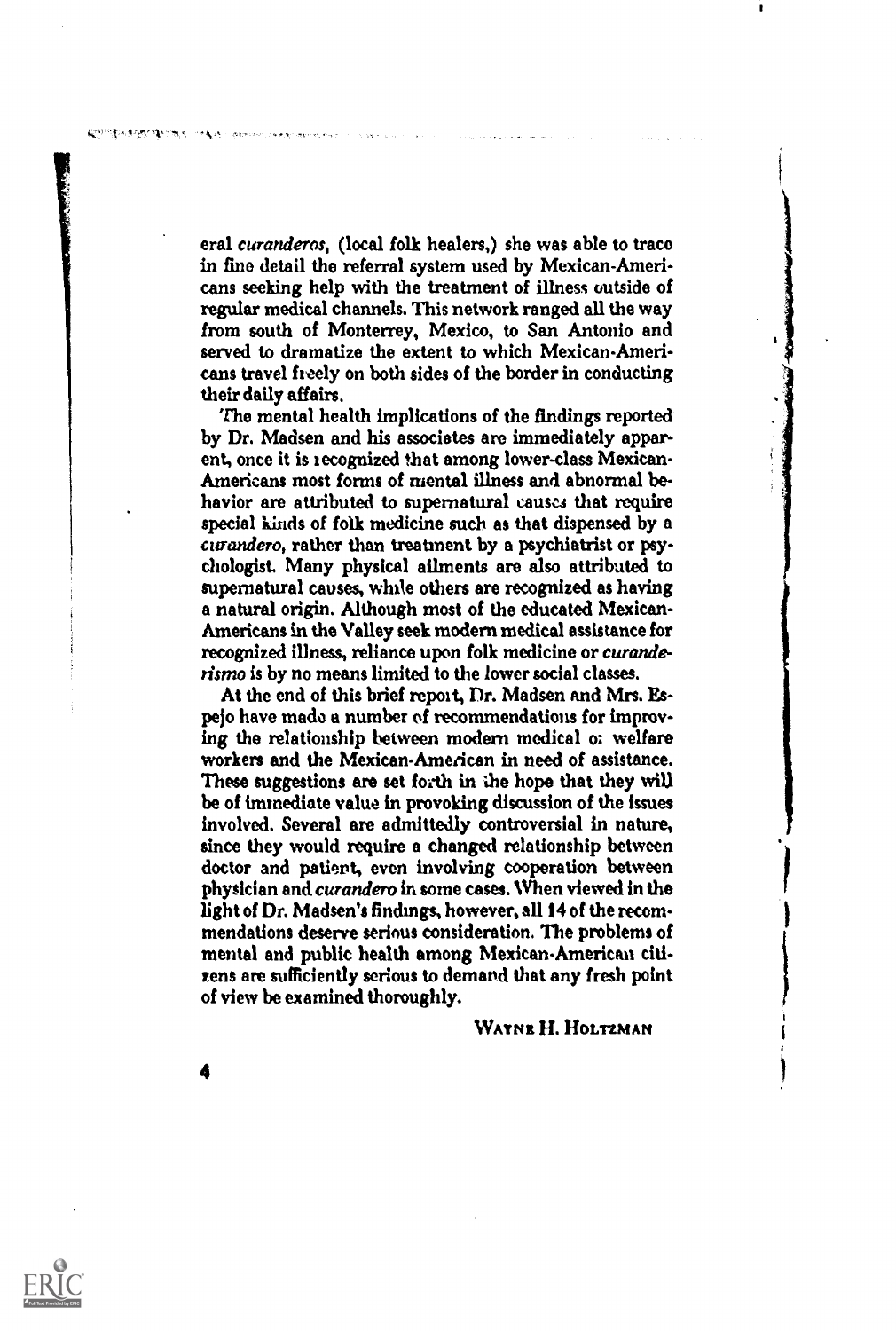## The Population and the Area

ম্বেশিক্ষাগতাপ্তান অন্যান্ত অন্তৰ্ভুক্ত আ

A BORDER AREA presents a social situation in which people and ideas from two countries mingle to create a sub-culture different from the two national norms. The lower Rio Grande Valley in South Texas represents such a situation where close contact between Mexico and the United States has produced a distinctive border culture with a dual so ciety based on ethnic differences.

Originally inhabited by migratory Indians, the Valley was permanently settled from Mexico as an extension of New Spain in the middle of the 18th century. Families from northern Mexico who colonized the Valley were given free land grants by Spanish authorities. U.S. settlers entered the area at the beginning of the 19th century, but the Mexicans and the Mexican way of life continued to dominate the Valley. Most of the original Indian population was wiped out and the survivors lost their racial identity through mixed marriages.

After Texas won its independence. U.S. cultural influences increased although the population was still primarily of Mexican descent. The major settlement of Anglo-Americans in the Valley began in the early part of the 20th century when real estate syndicates promoted the area as a promising citrus fruit and truck gardening center. Put. chasers of this undeveloped land came mainly from the

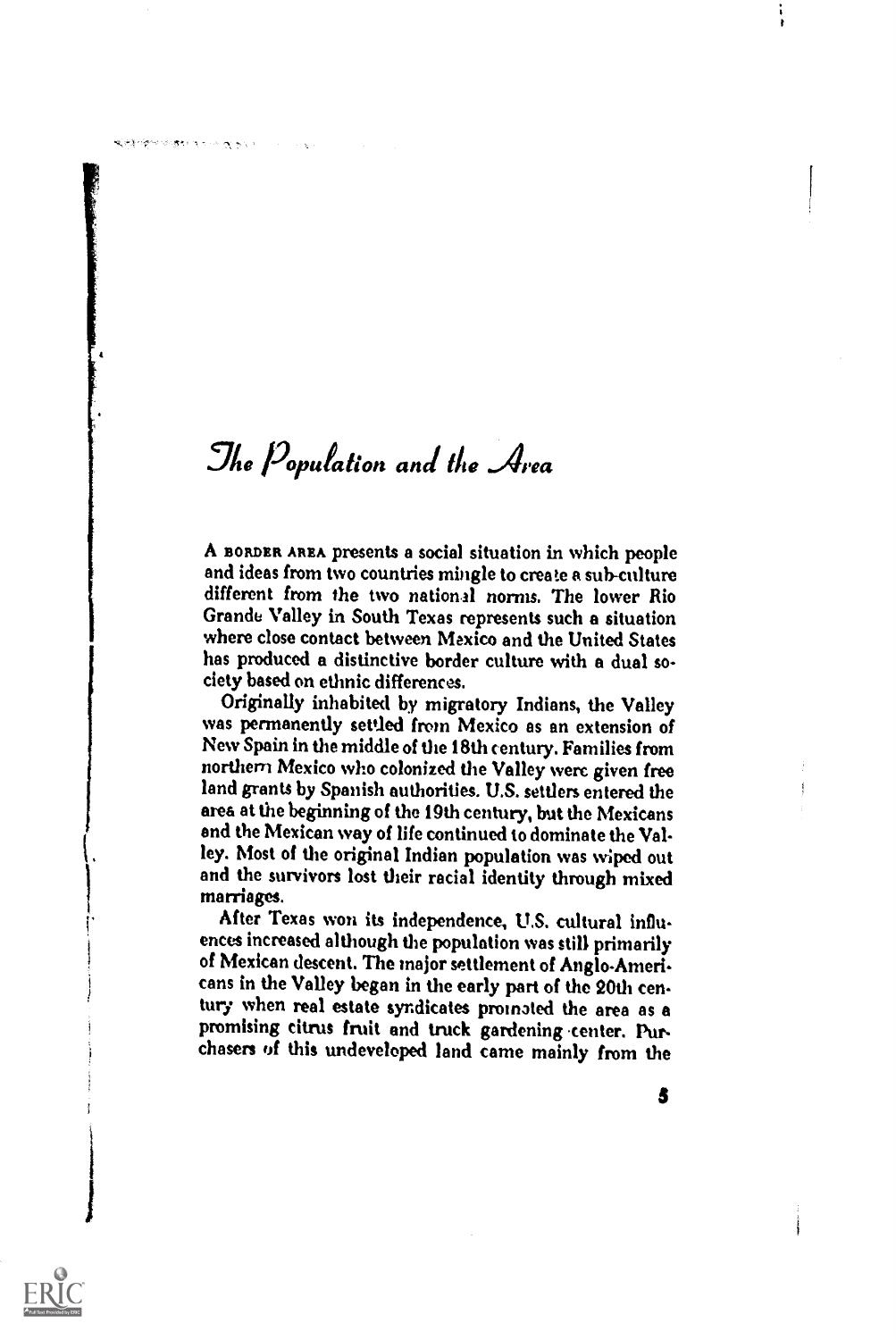United States Midwest. The period of agricultural development by United States citizens also witnessed a heavy influx of Mexicans who were political refugees from the Revolution of 1910. Valley land owners hired cheap Mexican labor to clear the underbrush and install irrigation systems.

The two main ethnic groups in the Valley today are the Anglos, white residents who came primarily from the Midwest; and the Mexican-Americans, who are descendants of early settlers and recent immigrants from Mexico. A third group of fluctuating size and significance is composed of "braceros," the transient Mexican laborers imported by international agreement to pick crops in the U.S.

The population is concentrated in cities and small towns which line the main highways. A few hamlets are inhabited only by Mexican-Americans, but the typical town is populated by both Anglos and Mexican-Americans who live in separated residential districts divided by a highway or railroad tracks. Anglo isolation from the Mexican-American is not only spatial but also social. Virtually the only relationship between the two ethnic groups is economic. Except for a small elite, most of the Mexican-American population consists of wage laborers who work in the fields, canneries, factories, or stores. The predominant relationship between the Anglo and the Mexican-American is that of employer to unskilled employee.

Each group holds a stereotyped image of the other. The unflattering nature of these images is reflected in the descriptive terms used by one group to designate members of the other group.'Mexican-Americans refer to Anglos with the derisive terms "bolillos," "gabachos," and "gringos." Non-derogatory terms for English-speaking people are: "Anglos" and "Americanos." Sometimes the Anglos are merely referred to as "extranjeros" (foreigners) while the Mexican-Americans reserve the term "tejanos" (Texans) for themselves. Anglos customarily refer to the Spanishspeaking population as "Mexicans" but also use the deroga-

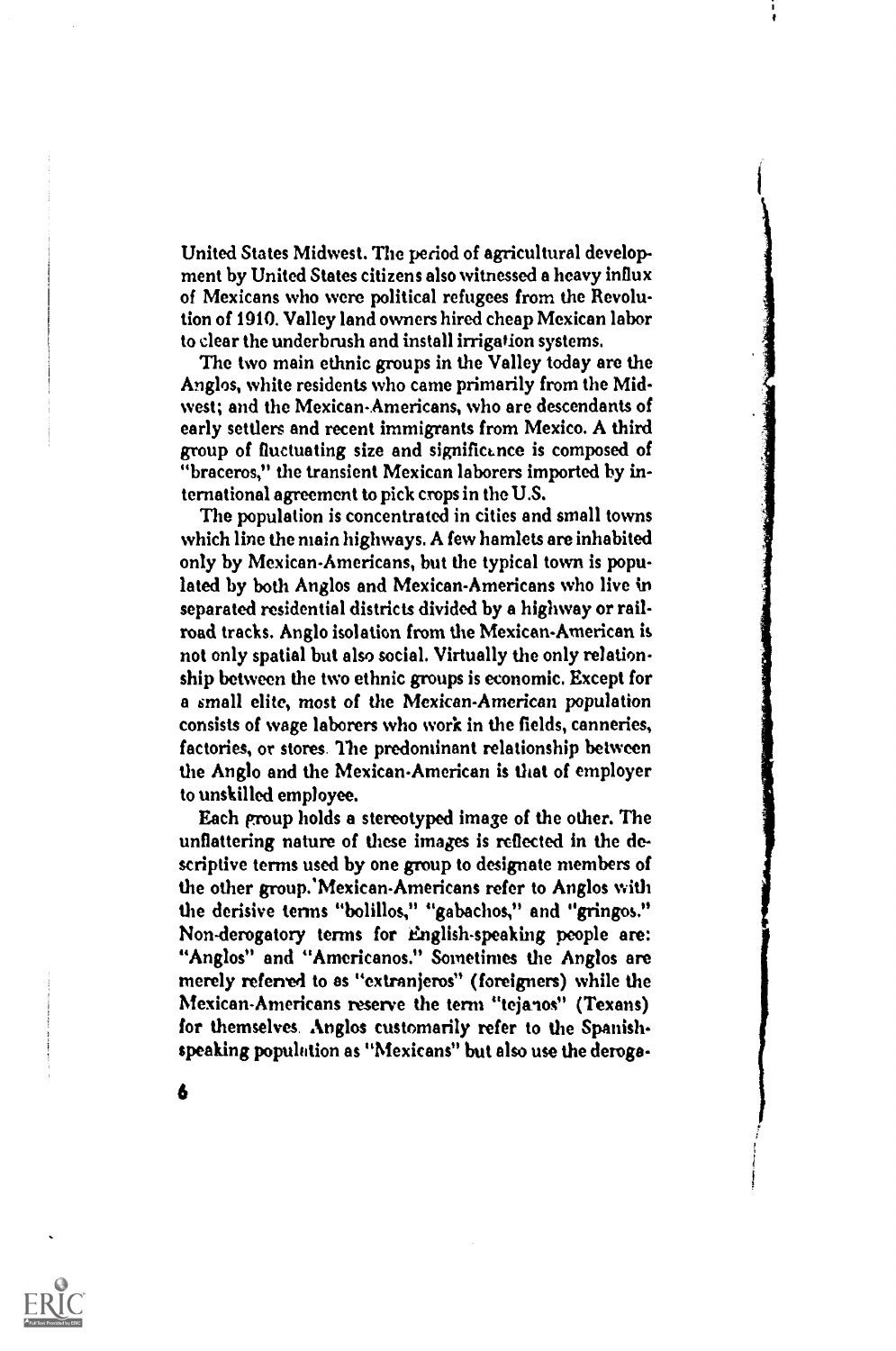tory term "meskins." More outspoken Anglos use the faceslapping word "greasers."

The Mexican-American resents the economic dominance of the Anglo and his associated air of superiority. A majority of Mexican-Americans lack the educational background to obtain well-paid work, and even those who are fully qualified for good jobs usually receive lower salaries than Anglos earn for the same work. The Mexican-American also resents the contempt for his customs shown by the Anglo. Some school authorities have punished Mexican-American children and threatened them with expulsion for speaking Spanish on school premises.

The Anglo regards the Mexican-American as a childlike, undependable creature in need of paternalistic guidance. Many Anglos have expressed the opinion that "we know better than the Meskin what Is good for him." They describe the Mexican-American as "unreliable," "superstitious," "morally lax," "ignorant," and "lazy." Anglo forenien asked to characterize the personality of their Mexican-American field workers typically described them as "lazy" although at the time of the questioning the field crew had been working at exhausting stoop labor for hours without a break. Such misconceptions of the Spanish-speaking population are due to the Anglo's frequent failure to understand Mexican-American customs and values as well as the Anglo hope of remaining in control of a servile labor force. The Anglo white-collar worker sometimes deprecates Mexican-Americans because he regards the educated members of their group as a threat to his job which may be taken away from him and given to a lower-paid, darker-skinned employee.

The Anglo stereotype of the Mexican-American is also applied to the Mexican bracero who is looked down upon by both Anglos and Mexican-Americans. The latter group regard both the bracero and the wet-back as economic threats because they work for lower wages than U.S. citizens are willing to accept. Mexican crop pickers are contemptuously

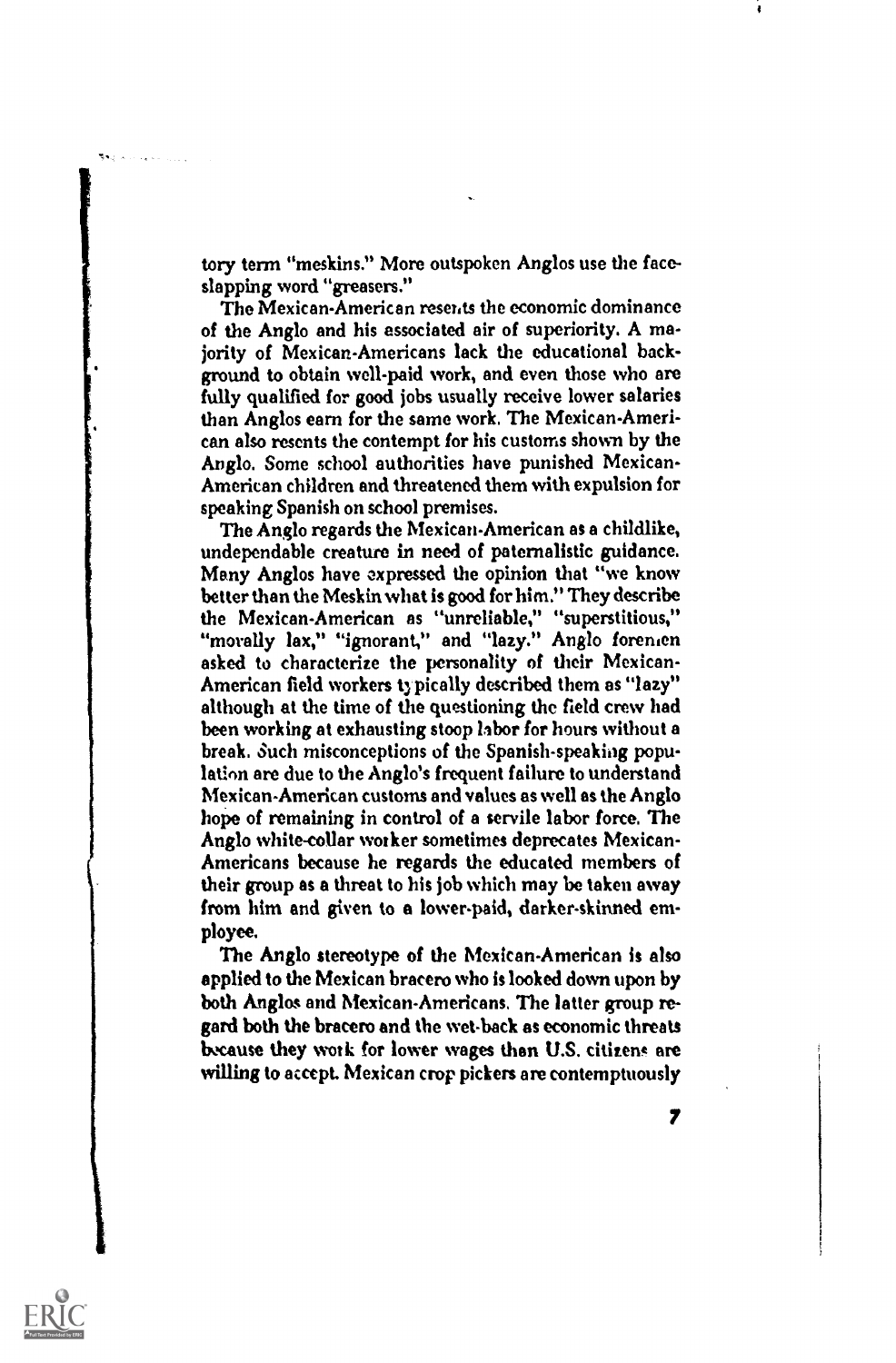called "mariachis" in Mexican-American circles. The Mexican-American's feeling of superiority to Mexican laborers is part of a mixed feeling toward Mexico as a whole. He regards Mexico as the ultimate source of philosophical truths and the center of the appreciation of beauty and the arts. But he is proud of his U.S. citizenship and his country's technological superiority over Mexico whose manufactured goods are automatically condemned as inferior.

The availability of cheap, bracero labor has forced many Mexican-Americans to join migratory labor crews that harvest crops in the north. The wages of migratory laborers are so low that a man's wife and children must join him in harvesting crops in order to earn enough money to feed and shelter the family. On returning to South Texas, the migratory laborers introduce new ideas from the north, while the old values of Mexican folk culture are simultaneously reinforced by contact with the braceros.

The social relationship between Anglos and Mexican-Americans is changing with the economic advancement of educated Mexican-Americans and their gradual acceptance in Anglo circles. This trend is reflected in the increasing number of Mexican-Americans who live on the Anglo side of the tracks and in marriages between members of the two groups.

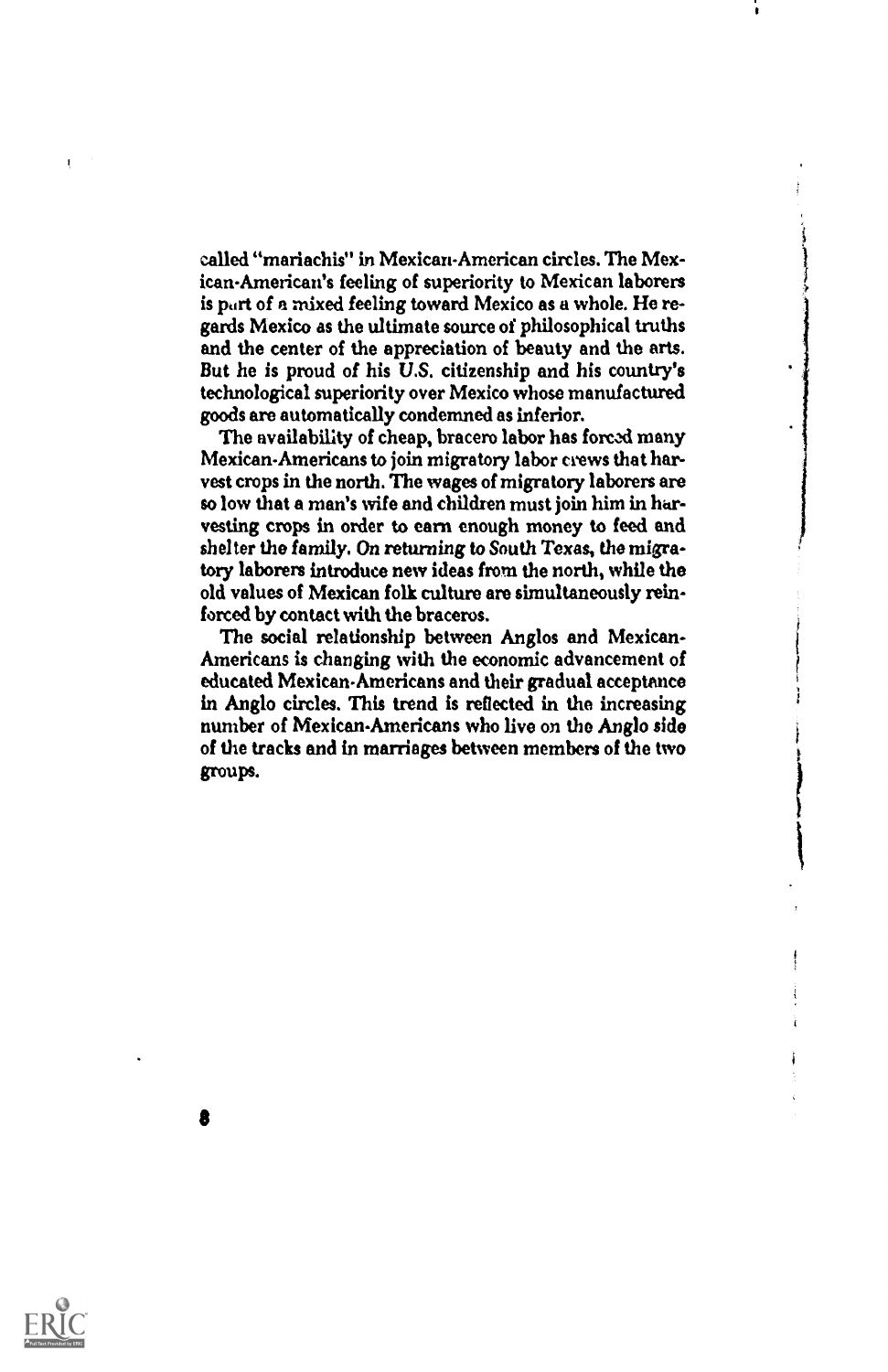## otia Rasa

THROUGHOUT THE United States, Mexican-Americans consider themselves members of "La Reza" which can be literally translated as "The Race," but carries the breader meaning of a group of people united by common values and customs. In Mexico, the term "La Raze" carries strong connotations concerning the spiritual strength of the Mexican people. In the United States, Mexican-Americans use the term to characterize themselves as a minority group within the context of United States culture and to distinguish themselves from the Anglo members of their particular community.

Despite the common ties that bind "La Raza" together, the ethnic group manifests regional and local differences, which are recognized by the Mexican-Americans who have special terms for their fellows from various parts of the country. In South Texas, the Spanish-speaking people from New Mexico are called "inanitos" and those from California are known as "pochos." In Mexico the term " pocho" is a derogatory word for a Mexican who emulates gringo behavior patterns. Mexican-Americans often call Mexican nationals "chicanos."

The concept of "La Raze" in South Texas embodies much of the old value system derived from Mexican folk culture. Religion and group loyalty are focal values in this sys-



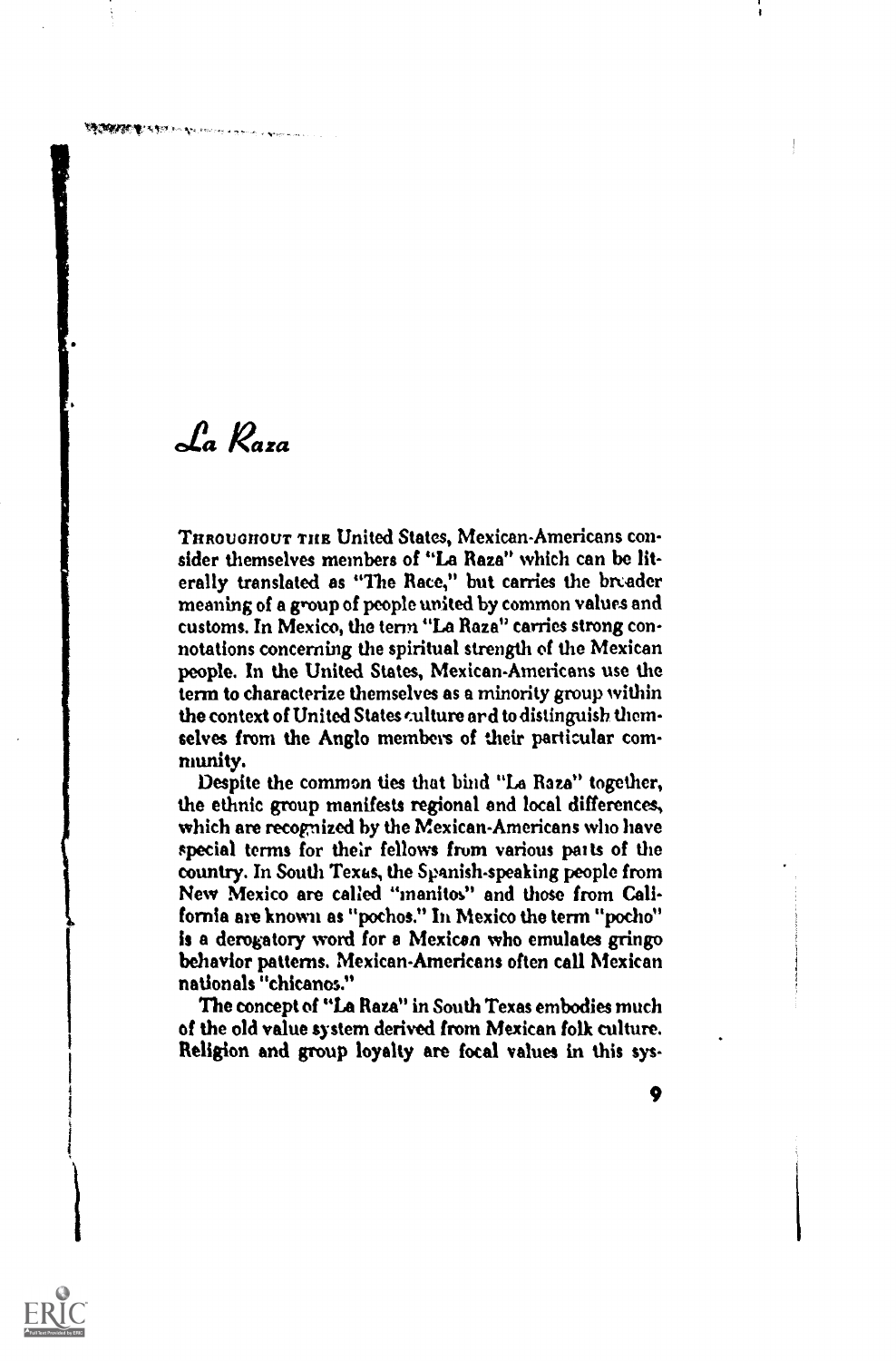tem. The ideal behavior pattern preg: ribed by the concept stresses good manners, performance of religious duties, and observance of high moral standards. Most Mexican-Americans feel that "La Raza" as a whole fails to live up to its own standards. Some say that all members of the group are destined to fail in the attempt to live up to their high ideals. Others say that "La Raza" is prevented from achieving its goals by a few bad men who become drunkards or "unclean" individuals. These complaints are expressed in the phrases: "por unos perdemos todos" (we all lose because of the faults of a few); and "la raza siempre tira al mal" (our people always do wrong).

To become a respected member of "La Raza," the individual must develop certain character traits valued by the group. For  $\cdots$  temong the traits essential to male prestige is the quality of "machismo" or full development of manliness. A man display. this quality by his sexual prowess, dignity, aloofness, and ability '.o stand up for his own rights. He is the absolute master in his home. In male company he is ready to defend his opinions with force, if necessary, and never retreats from an openly stated opinion. Any insult or offense must be avenged even though it takes years to repay the injury. The "true man" pays back his enemy either by a direct. physical attack or by hiring a witch to perform a magical attack. The offense is never forgotten or forgiven. The Anglo custom of patching up a friendship by shaking hands after a row is viewed as lacking all elements of true manliness. The Mexican-Lmerican man who strives for "machismo" must avoid displaying uncontrolled emotions, getting into ridiculous or humiliating situations, and indulging in offensive gossip. If a man must gossip, he does it by oblique analogy without naming or directly identifying the person he is talking about.

A woman cultivates the  $qv'$ . quality of womanliness which makes a man feel virile. She waits on her husband and shows him absolute respect, for to do otherwise would be a reflection on his manhood. She does not resent her sub-

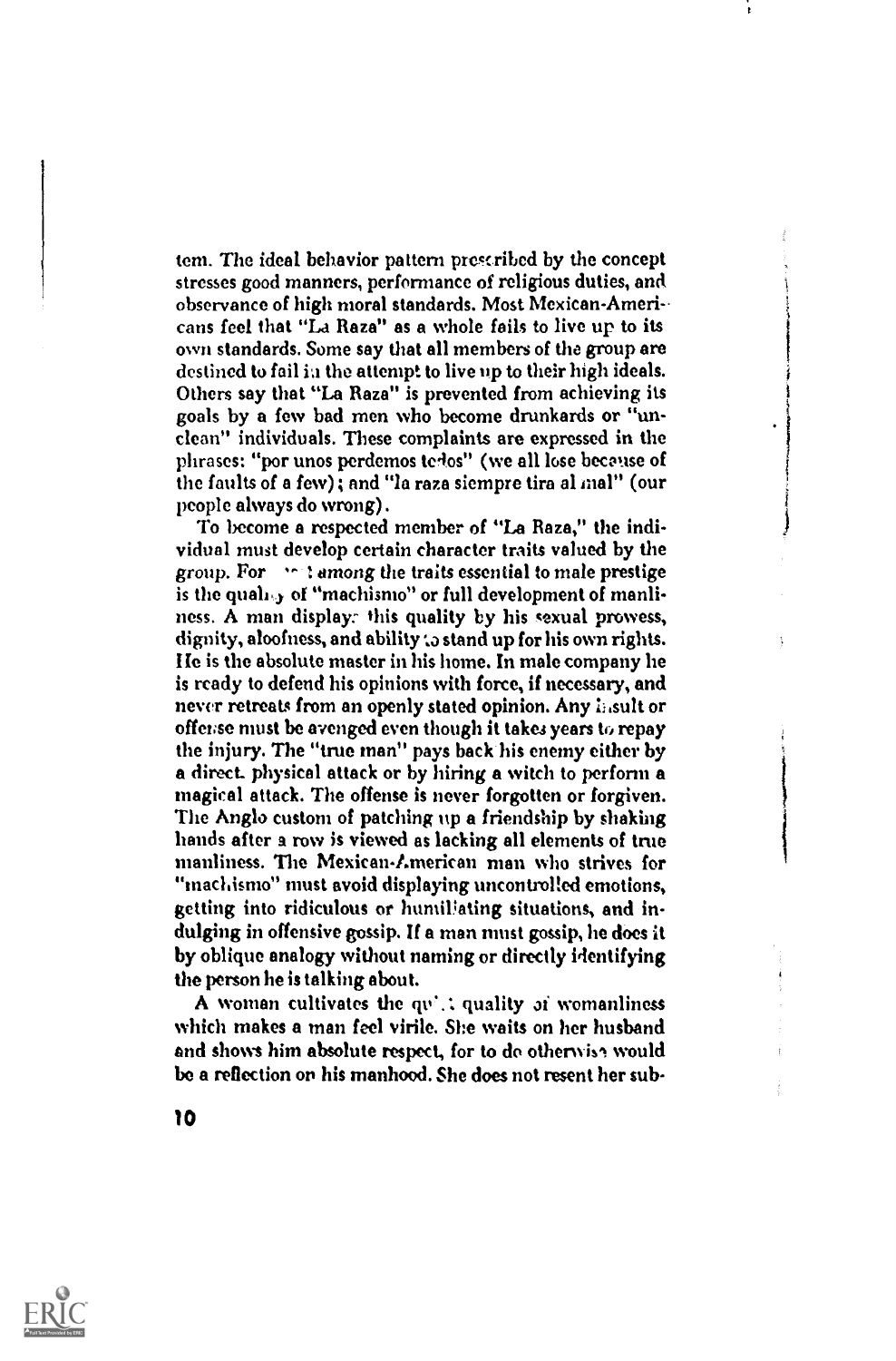ordinate role or envy the independence of Anglo women, since her fulfillment lies in helping her husband achieve his pale. Female gossip is tolerated, and the Mexican-American women of South Texas are as fond of this pastime as their Anglo sisters.

The head of the family receives respect not only from his wife and children but also from any visitor who crosses his threshold. A visitor must never enter a home, be seated, or take any other liberty until he is invited to do so. He must never question any statement made by his host or express opinions of his own. So precious is the dignity of the individual that he is constantly on guard against those who would lower it. He particularly mistrusts strangers who might try to take advantage of him, and his fear has been justified by the vicious "kick-back" system that prevails in the employment of field hands.

Children are taught to defend themselves in a hostile world in order that they will know how to maintain their dignity as adults. The education of children takes place primarily in the home and stresses the teaching of proper conduct in dealing with people in any social situation. Every child must learn a complex system of etiquette which enables him to show respect for others while maintaining his own dignity. He must also learn to be self-reliant in supporting himself and solving his own problems. He is taught to refuse charity. Formal schooling constitutes a small part of the child's education. Among the lower classes, only a few years of schooling are regarded as necessary for a child before he goes to work in the fields to help his family earn a livable income. The Mexican-American farm hand or factory worker who feels destined to generations of hand labor sees no advantage in intensive schooling for his children. However, higher education is a major goal among the upper classes and part of the middle classes.

The man or woman who fulfills the ideals of 'La Raze" is rewarded in his later years with the title of "don" or "dofia" as in Don Pedro or Dofia Maria. In 16th century



11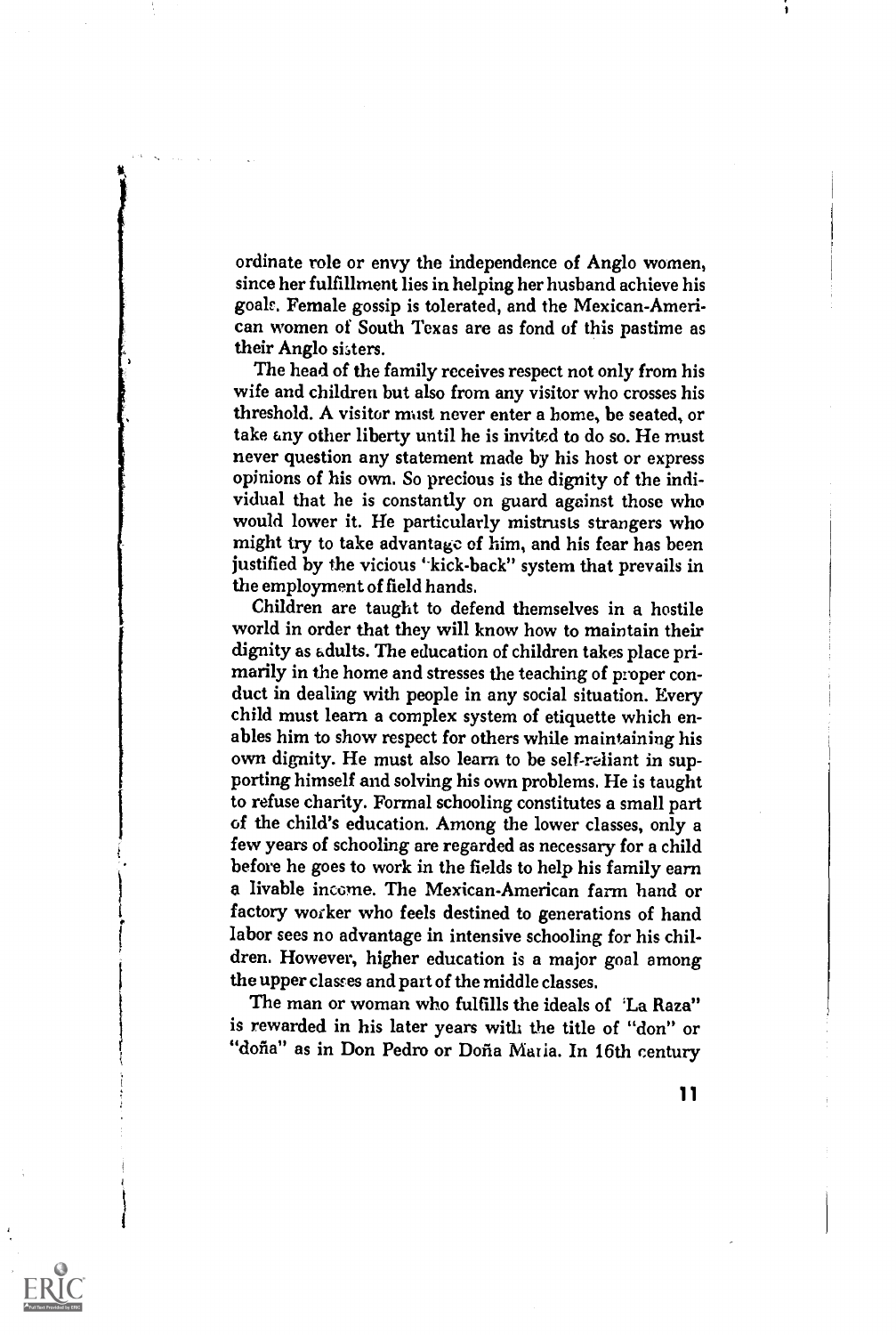Spain, "don" was a title reserved for the nobility. Since few nobles migrated to the New World, the title "don" came to be used for Spaniards who achieved high prestige in Mexico. The Indians and lower-class mestizos applied the title to their respected elders, and this usage was introduced in Texas during the era of New Spain. Today the title is earned solely on the basis of respected behavior with no reference to wealth. A "don" may be rich or pour and many wealthy individuals are not sufficiently respected in the community to receive the title. Among those honored with donship are a few of the older Anglos known for their honesty and their respect for Mexican-Americans.

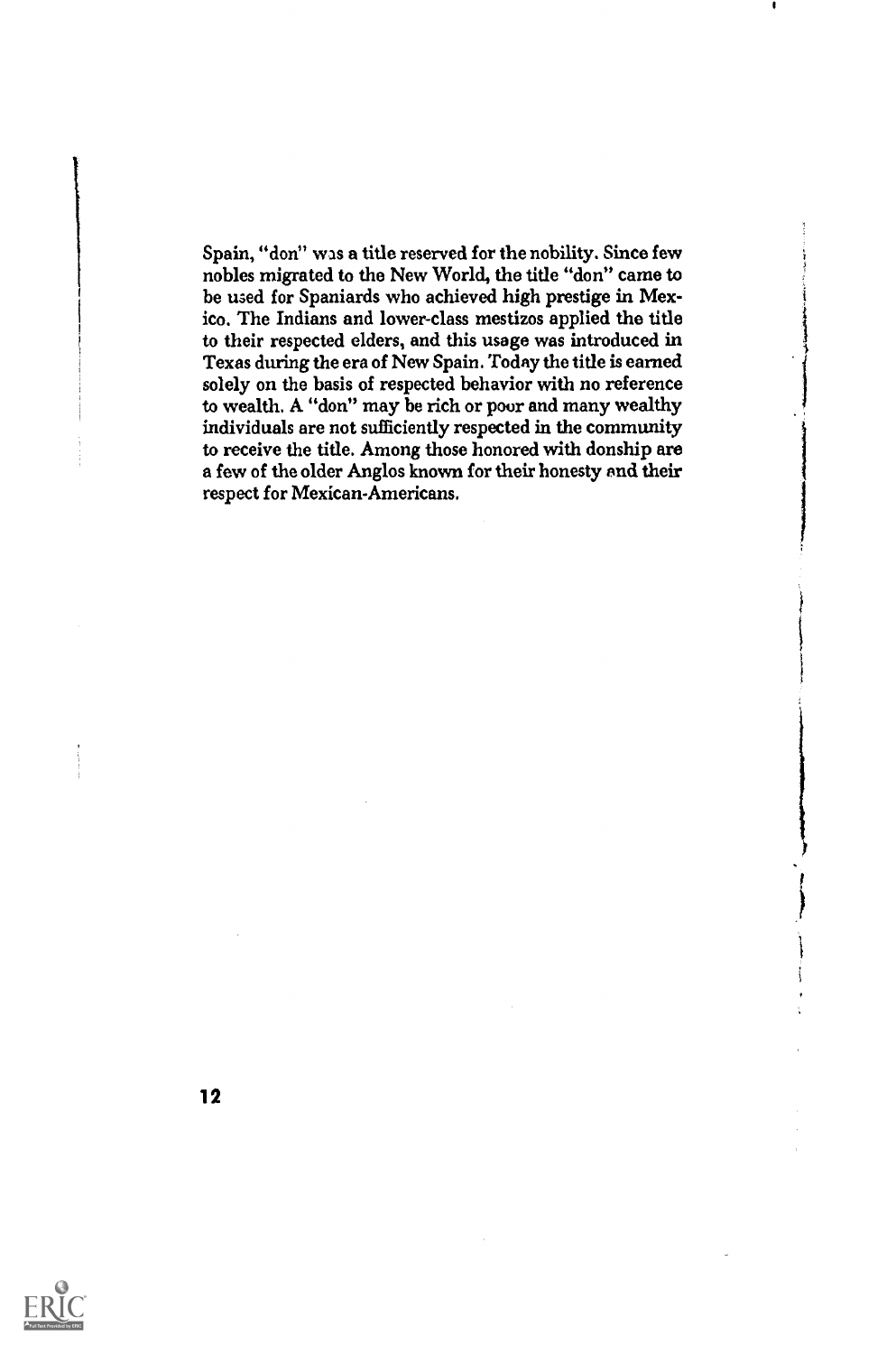# Social Organization

IN THE SMALL hamlets ("pueblitos") inhabited entirely by Mexican-Americans there is no class hierarchy, although a loose distinction is made between the self-employed and those who work for others. Prestige in these communities depends almost entirely on whether or not the individual lives up to the ideals of "La Raza." Mexican-Americans living in towns and cities are divided into lower, middle, and upper classes based upon occupation, income, and family background. Although an individual may take pride in belonging to one of the higher classes, his social status is still evaluated according to the principles of "La Raza."

#### A. THE CLASS SYSTEM

The lower class consists of field hands, factory or cannery workers, and servants. Their forefathers came from rural areas in Mexico, bringing with them various patterns of Mexican folk culture, which persist in South Texas today. This class is the most resistant to new ideas which conflict with the beliefs they have inherited from their elders. Lower class individuals most susceptible to change are the migratory workers who have gone to Michigan or other parts of the north and the small minority who have received a high

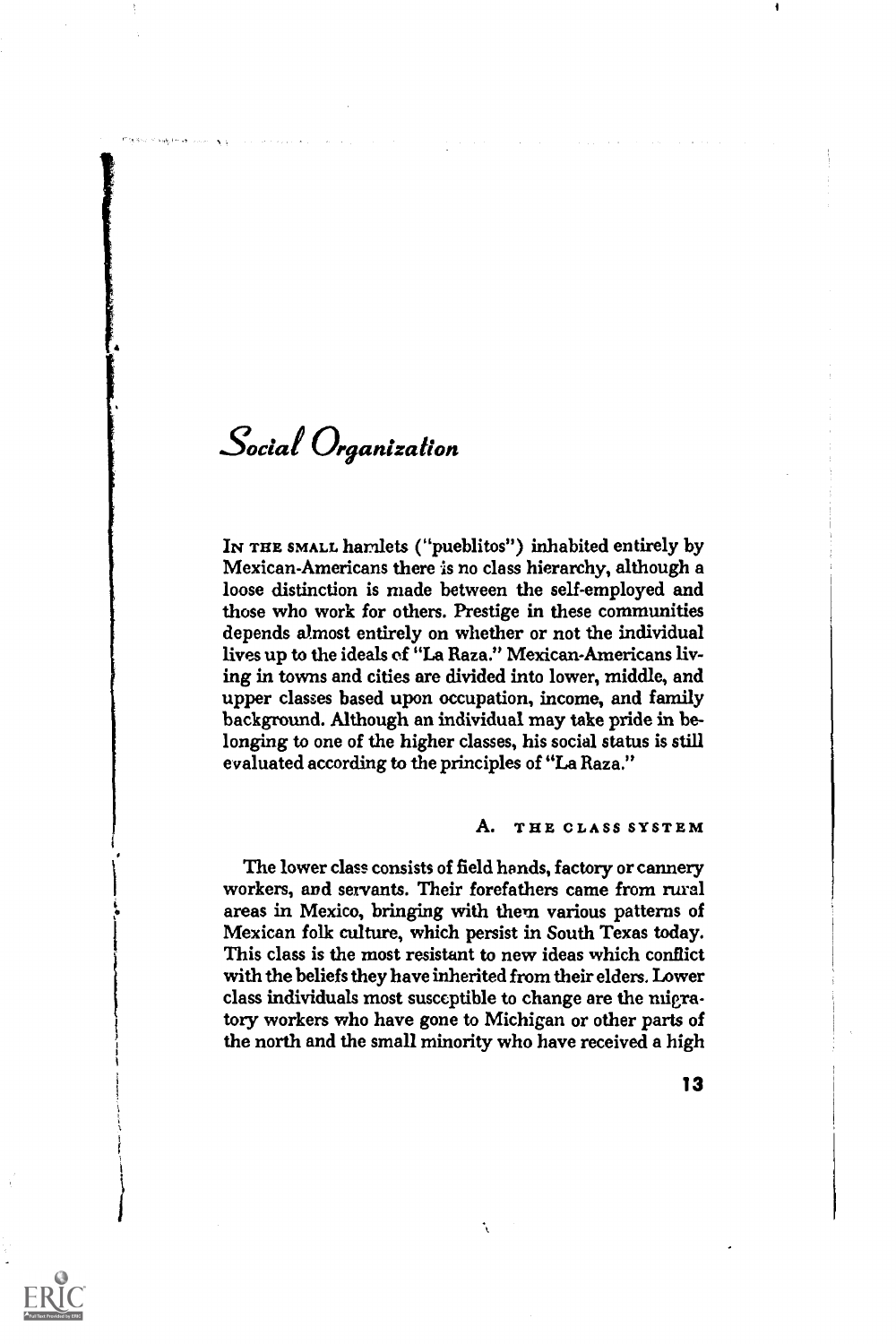school education. These individuals may become economically motivated and try to move up into the middle class.

The middle class is in large part the result of immigration from Mexico, but it is also filled by vertical mobility from the lower class. The influx of Mexican fugitives following the Revolution of 1910 formed a clearly-recognizable middle class, perhaps for the first time. Members of this class are referred to as being "de la media" (of the middle) . They mix more with members of the lower class than with those of the upper class but attempt to retain their class distinction through social distance. Close personal contacts between members of the lower and middle classes are common only at formal ceremonials such as baptisms, weddings, and funerals.

Both an upner and a lower middle class can be distinguished althor, this classification is not made by the local popuktion. The lower middle class is composed primarily of skilled workers who often own small repair or retail establishments. These merchants may double as money lenders or as migratory peddlers during the harvest season when they close their stores to follow the crop pickers. The upper middle class consists of the larger merchants and the successful operators of small farms who have risen from the lower middle category. Most families of the upper middle class own an automobile and try to give their children a high school education. A few of these families see their children through college and even graduate school. Nearly all government employees of Mexican descent come from the upper or lower middle class, depending on their education and office position.

The upper class is descended from the original land grant families who came from Mexico during the days of Spanish rule. During the Mexican-French war, a great many daughters from upper class families married French bachelors, while others married Anglos who had moved into the Valley. These ladies were highly desired marriage partners be-

14

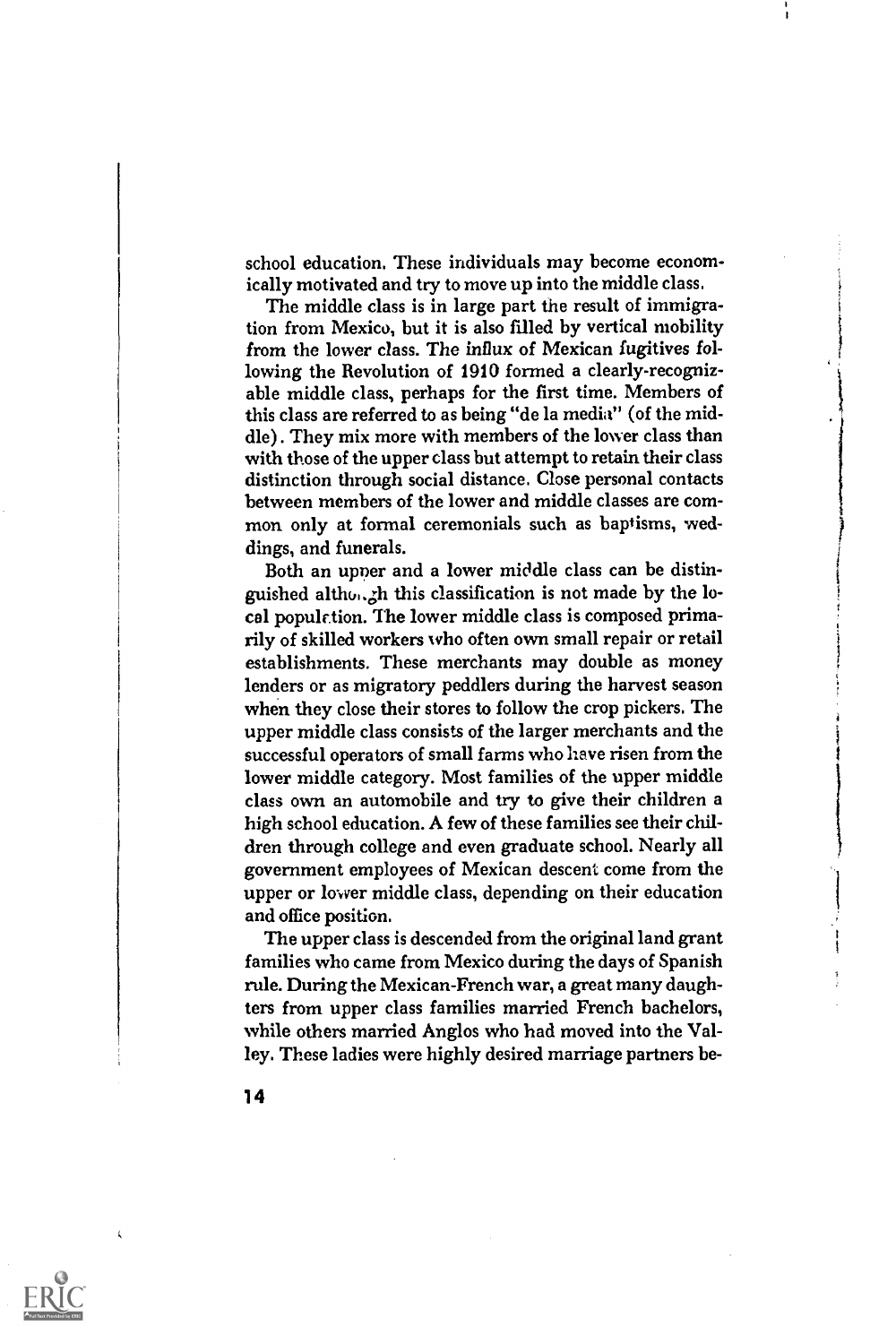cause they represented wealth and land and also because there was a surplus of males.

Loyalty to the traditions of Spanish colonial culture is characteristic of the upper class which values formal education stressing knowledge of the arts and languages. Members of the aristocratic families speak English, Spanish, and perhaps one or more additional languages with fluency. They send their children to parochial schools in order that their education will include religious instruction. Young people of this class receive college degrees and many have advanced degrees in law or medicine. Others are successful ranchers, farmers, and businessmen. The upper class generally relies on physicians for medical care.

Wealth is not a criterion for membership or prestige in the upper class, although the majority of its members are financially comfortable. A man earns respect for his gentlemanly behavior and his knowledge rather than the size of his bank account. Consequently, the upper-class Mexican-American avoids Jose social ties with the Anglo upper class whose philosophy of life he finds inadequate. Members of the upper middle class frequently try to climb into the upper class but generally fail. Professional men who hold graduate degrees may succeed. The upper class is small in numbers and scattered throughout the lower Rio Grande Valley. Their social fultations often involve driving to another town for visits or parties with other members of their set. They tend to marry into families of their own class. Few of them leave South Texas.

Mexican-American political leaders come primarily from the upper-middle and upper classes. They are usually wellto-do leaders in the professions who have political connections throughout the Valley. Their goals are to obtain higher economic and social standing for the Mexican-Americans through improved job opportunities and education. Their public relations program reminds the Anglo population of the wealth of Mexican tradition that enriches the Texas border culture. Mexican-American leaders are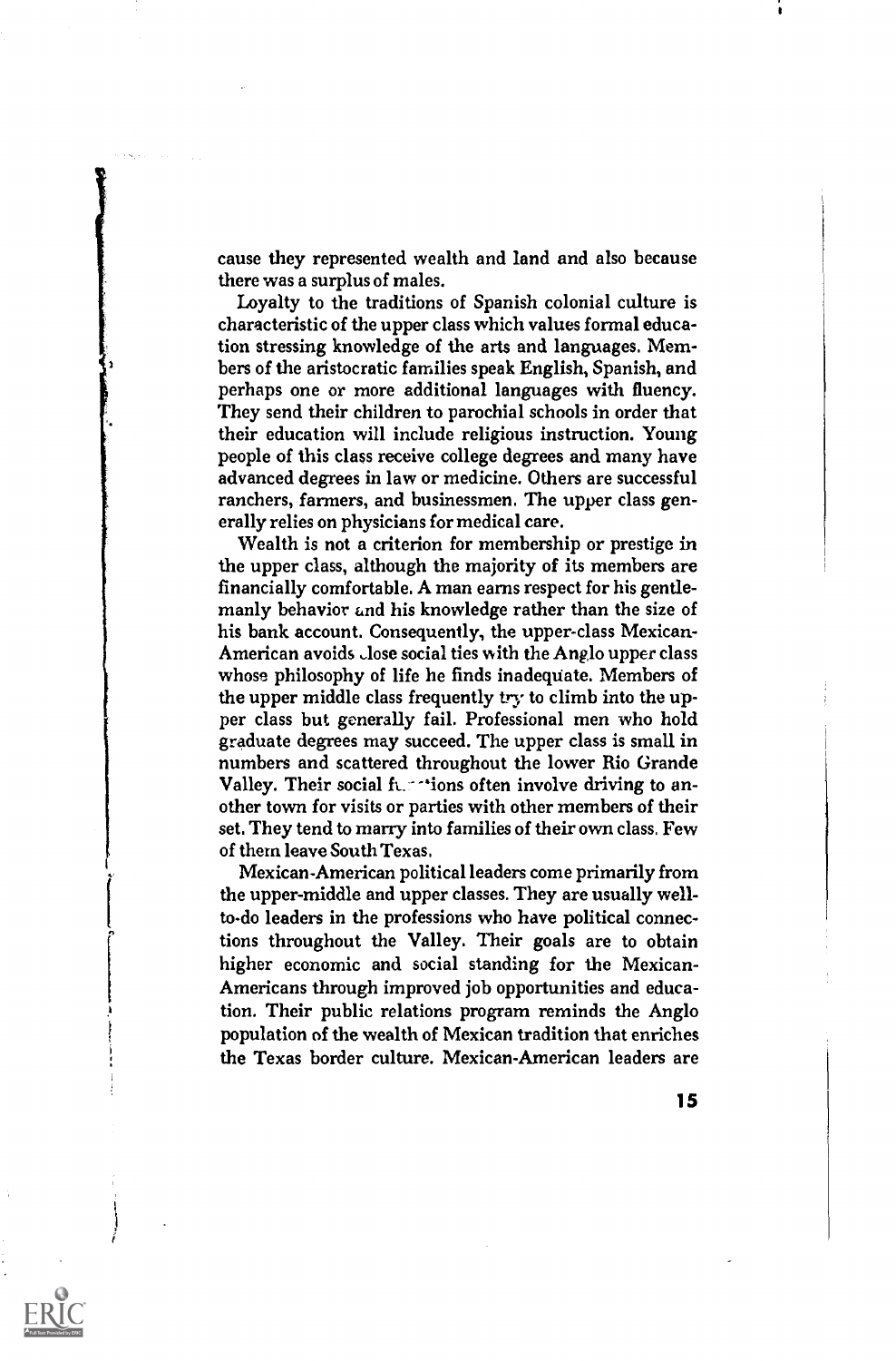active in organizations such as the Good Neighbor Commission, the League of United Latin American Citizens (LU-LAC), and the Board of Education. The role of leadership in a Mexican-American community is never easy to fill because compromise with the Anglo community may lead to a charge that the leader has betrayed the ideals of La Raza. Then the leader is likely to find himself without popular

support. The conflict between Anglo and Mexican-American values has produced a longitudinal split through all of the classes mentioned above. In each class there is a large conservative group dedicated to Mexican ideals, a modem element which eagerly adopts Anglo values and behavior patterns, and a few straddlers who try to accept values from both ethnic groups.

The conservative element looks down on the "inglesados" (the anglicized) and "agringados" (the gringoized) who adopt Anglo values. The "inglesados" find themselves in an extremely uncomfortable social and psychological position because they are seldom accepted by Anglos and they are held in contempt by their own people. Their new Anglo values come into direct conflict with the Mexican-American values that they have been taught by their parents. Reaction to this situation varies. Some retreat back into the traditional Mexican-American system and attack the Anglo values they previously held. Others aggressively push harder for complete Anglicization and ignore or ridicule the Mexican-American traditions. This reaction often includes conversion to Protestantism. Another out is physical escape through migration to California, Michigan, or the bigger cities in Texas. A few individuals commit overt acts of rebellion that land them in jail or in mental institutions.

A small group of Mexican-Americans have succeeded in transferring from one way of life to another. They are completely anglicized and. have abandoned the Spanish language. When they say "we," they are referring to members of the Anglo-American society.

16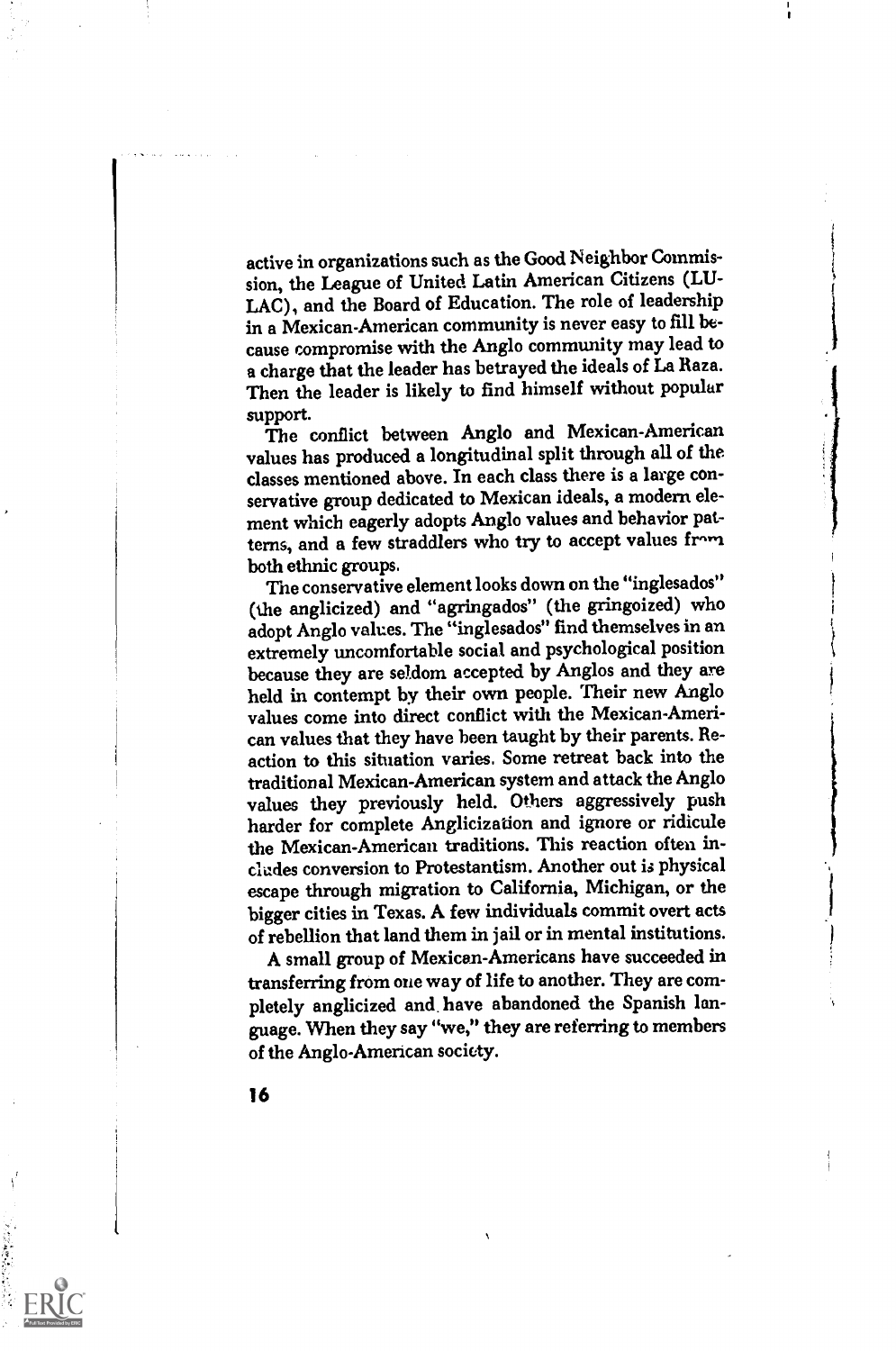#### B. THE FAMILY

4

The conflict between Anglo and Mexican-American values is nowhere more pronounced than in the different concepts of the family held by the two ethnic groups. The Anglo democratic family with its concept of female equality violates Mexican-American ideals. No respectable Mexican-American male would raise doubts about his masculinity by donning an apron and doing the dishes. In  $\mathbb{N}^2$  home, he alone gives the orders. His philosophy is summed up in the saying "En mi case yo mando" (In my house I command). As the father rules the family, the mother comforts and encourages her husband and children. Within the family is found the strongest feeling of belonging. The Anglo practice of divorce and serial monogamy is regarded as immoral and disgusting.

Outside the home, the Mexican-American husband enjoys extramarital freedoms that give the Anglo husband a sense of guilt or sin. The Anglo concept of sexual fidelity in marriage is foreign to Mexican-American culture which brands infidelity as a vice only when it involves neglect or abandonment of a man's family. A husband may have affairs with other women or even maintain a mistress in a second household known as a "case chica" (little household). Illegitimate children do not threaten the family line, for they are not their father's heirs and hold no claim to his purse. But if a man is of "good heart," he will help them financially when he can and go to their aid in case of trouble.

Parents are responsible for the physical welfare, morality, and education of their chidren. At an early age, the child learns respect for his elders. IIe is taught good manners, social, and religious obligations, the value system of "La Raze," and the performance of everyday tasks. Parents stress the view that proper conduct and intellectual attainments are far more important in life than the acquisition of wealth. Above all, the child is taught to honor and defend the family.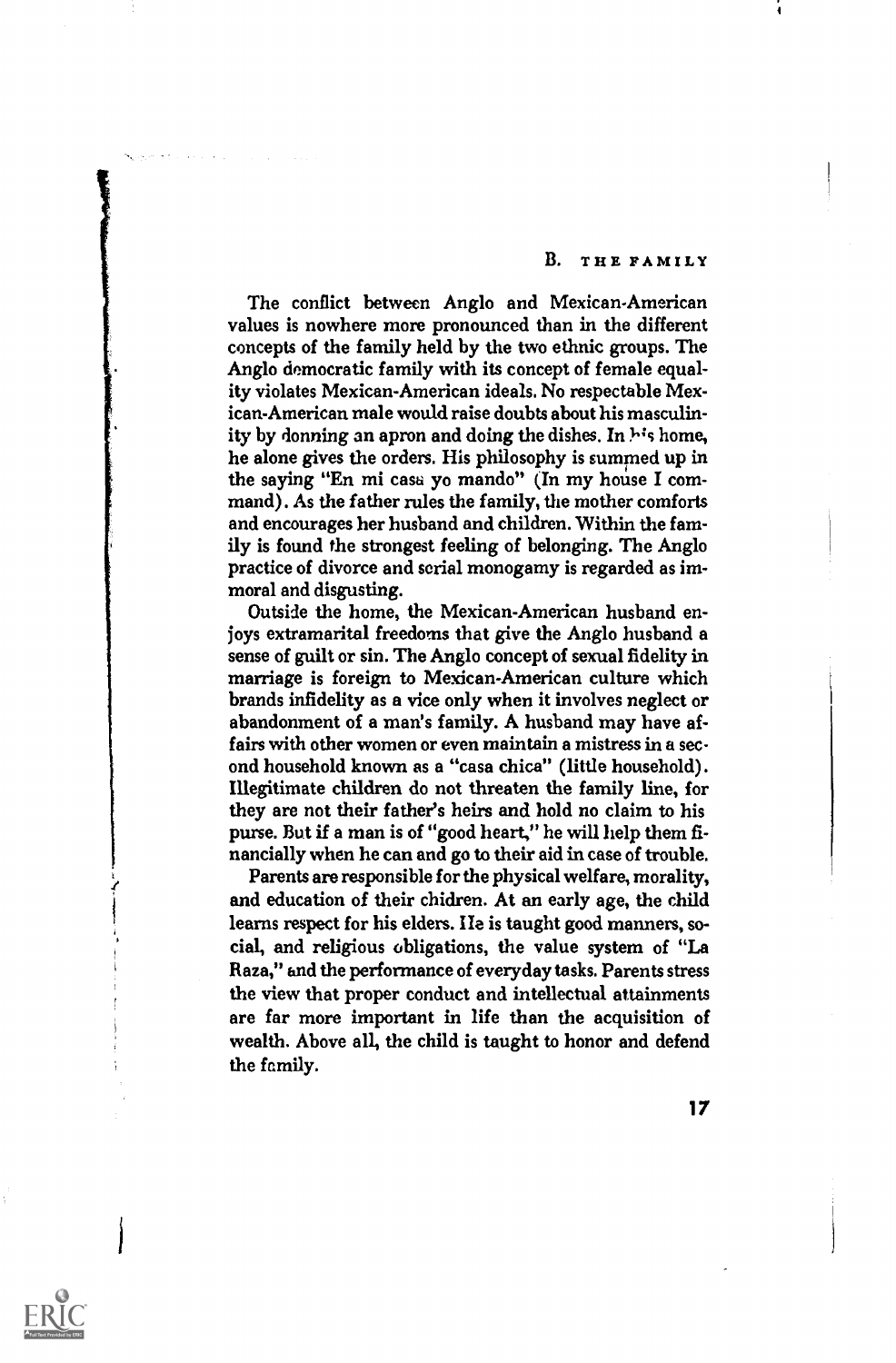Mexican-American parents gain increased respect as they grow older, since age is venerated. The older a person is, the greater his knowledge and wisdom, and the closer he is to God if he has led a good life. Any disrespect shown to old people is regarded as an offense against God which may bring illncss or misfortune on the culprit. Respect for the aged is a strong force for cultural conservatism since the older generation tends to be the more conservative element of the population.

Daughters must remain pure and untouched by scandal to protect the family honor and assure a good marriage. Parents see to this by pulling girls tightly into the family circle at adolescence when association with boys is largely avoided except ac er the eyes of an elder. Adolescent girls have a few close girl friends with whom they play and gossip, but they are never far from an older person's observation. Exceptions to this behavior pattern are found among anglicized families and in the bottom segment of the lower class.

Boys in their early teens begin to take up activities centered outside of the home. They join informal gangs called "palomillas" (a play-group, literally "moths") where they learn how to behave like men, defend themselves, and acquire skill in other elements of male culture. Within the "palomilla" each boy has an intimate friend ("amigo de confianza") who represents his closest social tie outside the family.

Before marriage, children are expected to pay off their indebtedness to the family. A young man takes a job while he is still living at home and turns over his earnings to his father, who gives him an allowance for cigarettes, beer, and other small luxuries. A daughter usually helps her mother with the household tasks.

Marriage is a contract between families as well as between individuals. No proper person would marry without the consent and approval of the elders in his family. He should not marry below his family's class and prestige level. The Mexican-American family does not fragment into bio-

18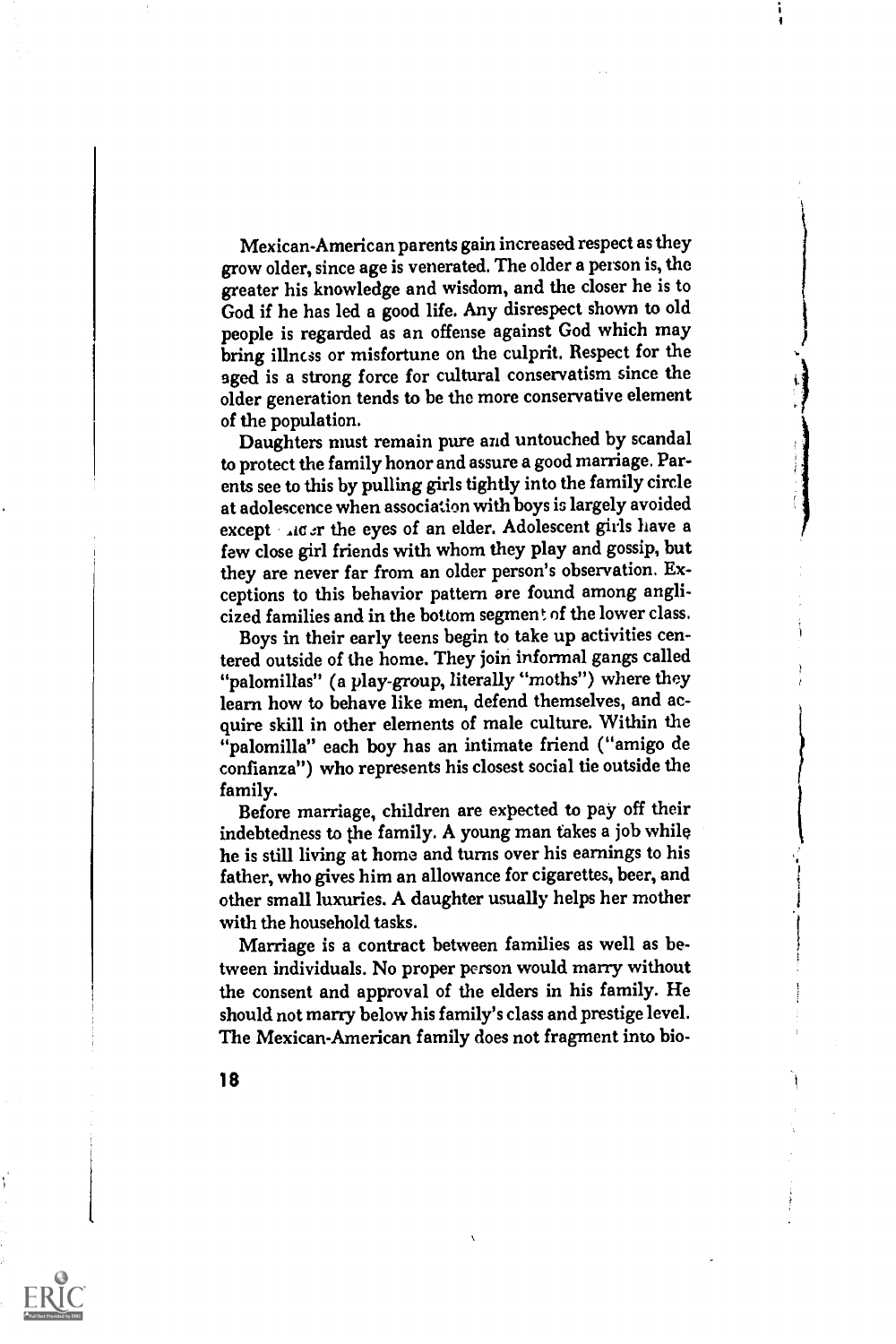logical units as the Anglo family does after marriage. When a Mexican-American refers to his family, he inclades not only his wife and children, but also his parents, grandparents, uncles, aunts, and cousins.

Outside of the family, the closest social relationships are the ritual kinship ties of the godparenthood system ("compadrazgo") . Parents choose godparents for their children at the time of baptism, first communion, and marriage. Godparents become the "compadres" of the godchild's parents. "Compadres" are usually chosen from a slightly higher prestige or class level than that of the parents. Godparents assume serious obligations to their godchild, while an equally important set of mutual obligations is established between the child's parents and godparents. Parents always consult their child's godparents before making any major decisions affecting his welfare. "Compadres" call upon each other for aid or advice in time of trouble or illness. The social relationship between compadres is very formal. Today the mutual obligations of the "compadrazgo" system are weakening due to social and spatial mobility. A godparent who has moved from South Texas to Michigan or joined a Protestant church cannot fulfill his duties.

#### C. INSTITUTIONAL AFFILIATIONS

The bonds of the extended family and the "compadrazgo" system give the Mexican-American a sense of belonging that makes it unnecessary for him to organize or affiliate with civic activity groups, lodges, clubs, or secret societies comparable to those of the Anglo community. The Mexican-American is no joiner. Attempts to organize the Spanishspeaking population on a permanent basis nearly always fail. The main exceptions are church societies and city political organizations, but even these groups are often shortlived. Women's clubs are practically unknown.

The idea of self-reliance prevents the Mexican-American from joining unions or mutual-aid societies. Officers of any organization are subject to suspicion of embezzlement or self-advancement at the expense of others.

19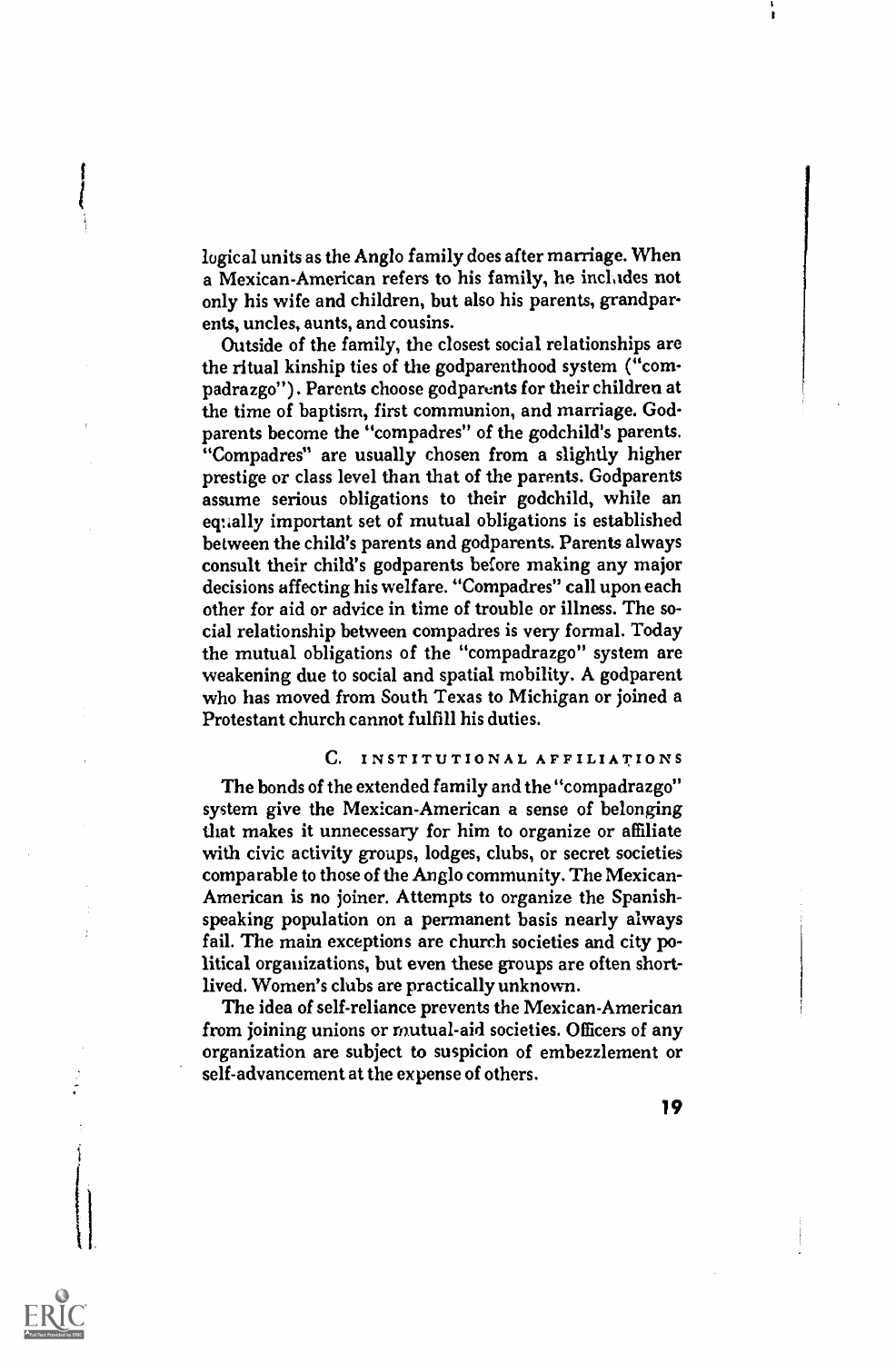### Health and Illness

THE ILLNESS of an individual is always a matter of concern for the extended family. No member of a Mexican-American family is regarded as ill unless the head of the family agrees that he is. No major treatment is ever accepted for a sick person unless the head of the family has approved of it. The health worker is not dealing with a single individual but with an extended family which often includes distant relatives and compadres.

#### A. CONCEPT OF ILLNESS

The family usually is reluctant to relinquish its responsibility for sick members and frequently resists hospitalization. The impersonal environment of a hospital or mental institution seems cold and unpleasant to the Mexican-American who values the affective interpersonal relations of his family environment. Hospital schedules and unfamiliar food are distasteful to the Mexican-American patient. Finally, the hospital is feared as "a place where people go to die."

Mexican-American folk medicine diagnoses illness on the basis of its natural or supernatural causation. Most mental illness is believed to be of supernatural origin. Diseases of supernatural origin fall into three main categories: 1) those sent by God or a saint as punishment for misdeeds;

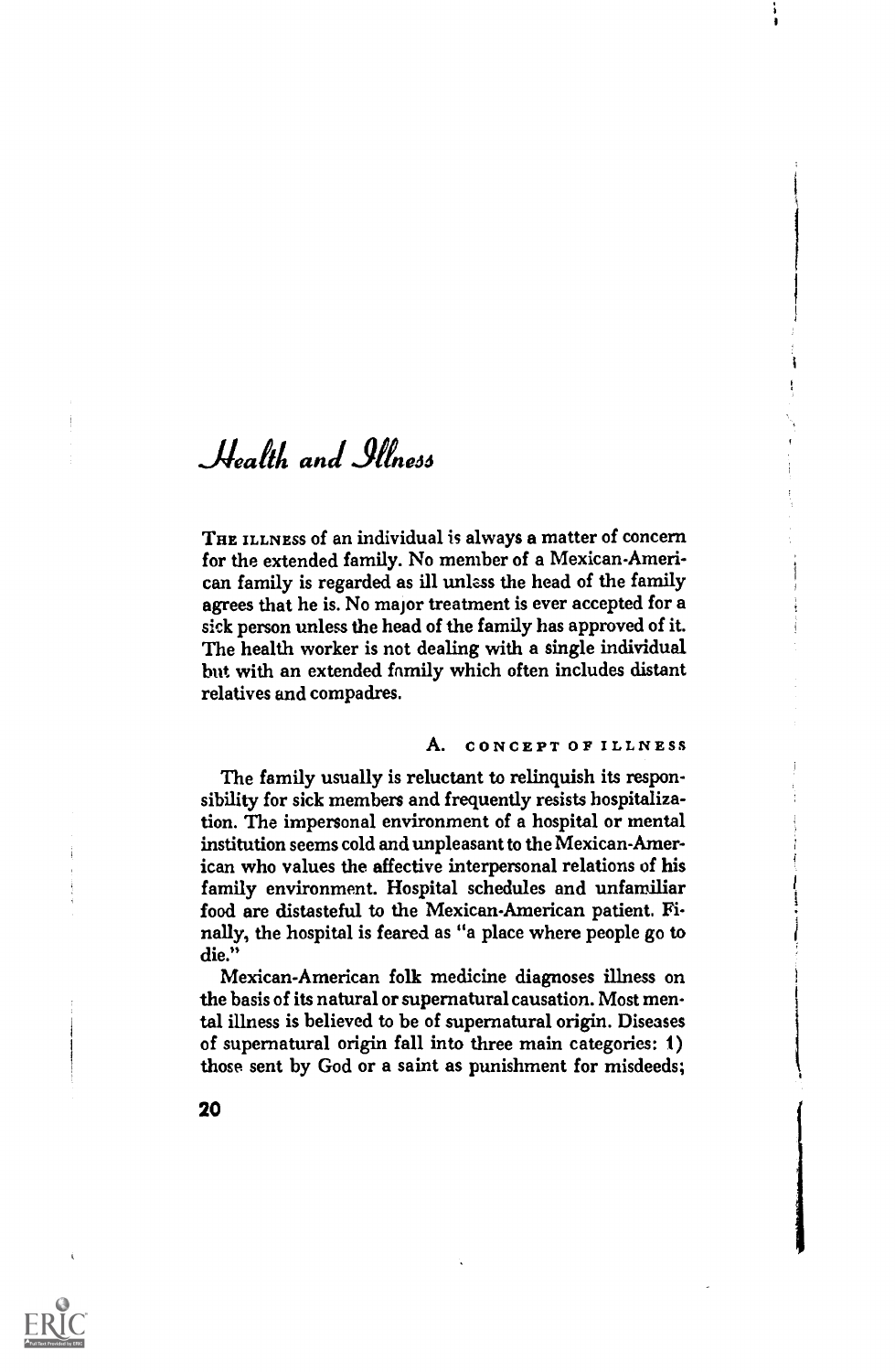2) those caused by witchcraft or the evil eye; and 3) fright sickness caused by seeing ghosts. These theories of disease are most prevalent among the lower classes but also permeate the entire class system. Middle or upper class families and anglicized individuals often deride supernatural concepts of illness, but it is common practice for such avowed skeptics to cite cases of witchcraft which they have witnessed.

All local variations of Mexican-American disease theory and treatment in South Texas cannot be described here, but the general pattern will be presented. A variety of illnesses is believed to be the result of witchcraft. An individual who wants to harm his enemy may hire a witch who specializes in the magical causation of "daños" (harms). A leading motive for bewitchment is "envidia" or envy of the prosperous individual who indulges in conspicuous consumption, to the discomfort of his less fortunate neighbors. Other motives are sexual jealousy and the desire to avenge an insult.

Witch-sent illnesses are called "enfermedades mal puestas." The magical techniques for causing illnesses are supposed to be professional secrets known only to witches. Some herb stores sell books on black magic and the necessary paraphernalia to laymen, but the amateur is never sure that his magic will work, whereas most witches guarantee their results. Whether the magic is amateur or professiunal, there is always a method of notifying the victim that he has been hexed, causing him to suffer from shock.

Mental illness is the most common form of disease inflicted through witchcraft. There is a strong belief that certain individuals are more susceptible than others to mental illness, bewitchment, and venereal disease. The mental illness called "demencia" (insanity) is said to come from an "aire"-an evil element put into the air by a witch-directed at the *r*ictim. Symptoms of demencia include amnesia, hallucinations, and guilt or persecution complexes. A victim of the most extreme form is called "loco de remate"

21

Í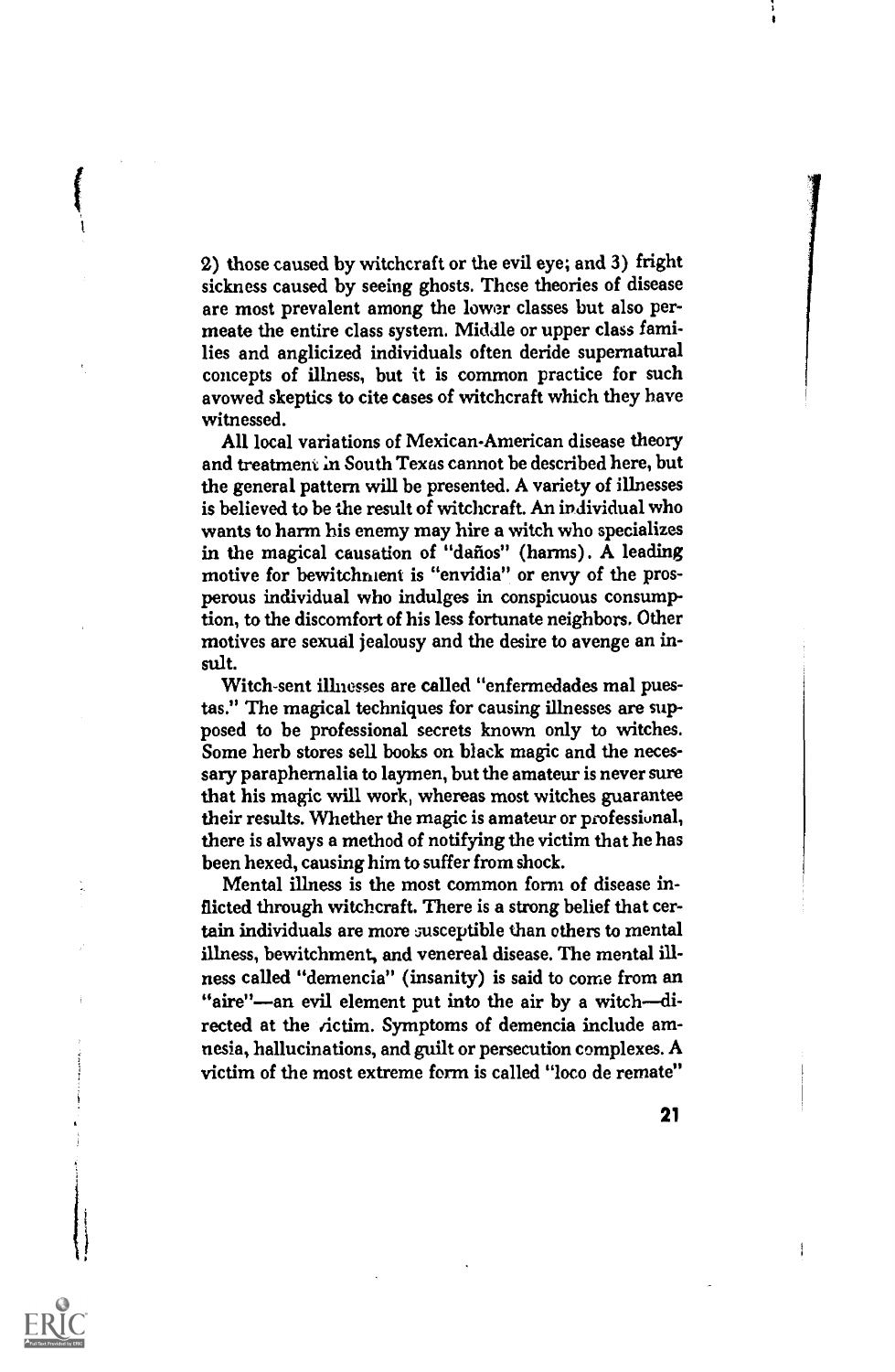and is believed to be incurably insane. He is committed to a mental institution only if he becomes violent.

A milder mental disturbance caused by bewitchment is called "miedo" (fear). The victim is so frightened that he imagines seeing frightful things that do not exist and cannot be observed by normal people. The ailment known as "visiones" causes the victim to see visions of the menacing witch and his client who are sometimes reported to leave their teeth marks or scratches on the patient's body. The Mexican-American distinction between these two witchsent illnesses is that the victim of "miedo" just imagines seeing things while the victim of "visiones" sees real visions of those who are harming him.

Evil-eye sickness ("mal de ojo") is caused unintentionally by certain individuals who are born with a powerful magic force in their eyes. When such an individual looks with admiration or desire at someone, his look releases an evil force which enters the person's body and causes illness. If the individual with the evil eye admires an object such as a vase, it may crack. Today, it is said in the Valley that people with the evil eye have much "electricity" in them. The victims of evil-eye sickness are usually children. Young animals are also susceptible to this disease.

Fright from seeing ghosts is called "espanto" and the victim is described as "espantado." Symptoms of this illness are restlessness, sadness, nervous tension, dizziness, and weakness. The patient's mind end vision may both be clouded.

Natural illnesses are caused by i.nproper diet. emotional upsets, night air, drafts, fatigue, and injuries. Any ailment which seems minor at the outset is presumed to be natural illness amenable to treatment with home remedies. But there is always the possibility that a seemingly natural illness or injury, such as a broken arm, may have been caused by God as a punishment for immoral behavior. The illness or injury may also be inflicted on the sinner's child to make his parents realize that their wrongdoings harm others.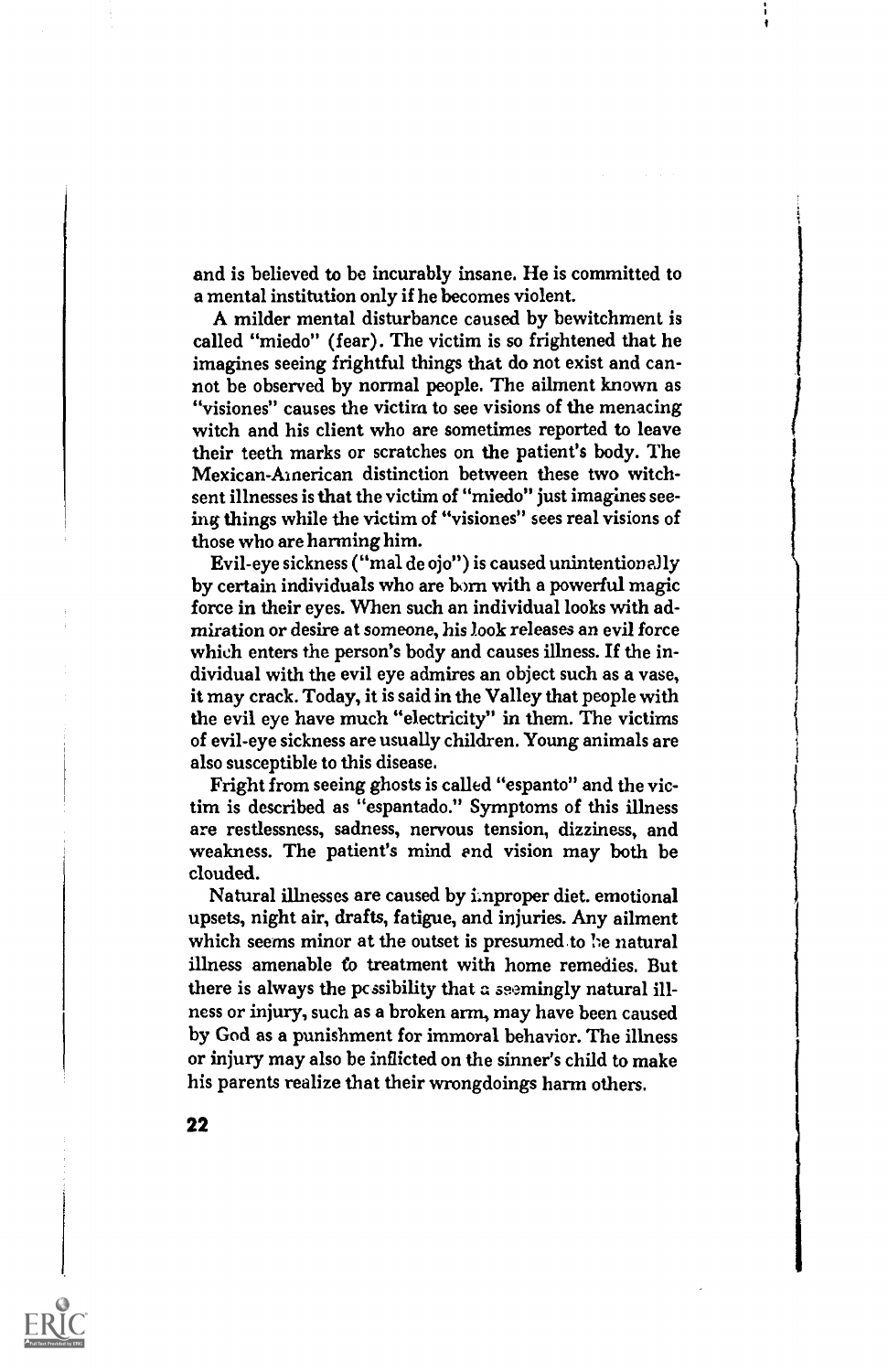Common emotional illnesses of natural origin are "susto" and "bilis." Susto is an illness caused by any natural fright such as seeing a poisonous snake or witnessing a murder. The symptoms are similar to those of "espanto" but much less serious and easier to cure. The adult afflicted with "susto" suffers a general malaise and frequently has horrible dreams about the fright that made him ill. Symptoms of the disease manifested by children are crying, whining, sadness, insonn.,d, and nightmares. Tuberculosis is believed to be a complication of advanced susto ("susto pasado") that has not been treated. If the susto is cured, the tuberculosis will respond to simple home treatment according to Mexican-American disease theory which does not classify tuberculosis as a communicable disease. Most Mexican-Americans do not understand the medis-al insistence on isolating cases of tuberculosis. This disease is called "tis" by the Spanish-speaking population.

Strong anger ("coraje") causes the illness known as "bilis" which produces an overflowing of yellow stomach bile that results in diarrhea, vomiting, and sometimes a yellowish complexion. This concept is a survival of the Hippocratic theory that sickness results from an imbalance of the four bodily humors: blood, phlegm, choler (the yellow bile that causes anger), and melancholia (the black bile that produces gloominess). An imbalance of the humors is characterized by an overheated or underheated body which must be restored to its normal temperature by proper diet. A sick person whose body is too "hot" must consume foods and herb medicines classified as "cold," while a cold body needs "hot" foods and medicines. The categories cf "hot" and "cold" have no references to the actual temperature of the foods but refer to the supposed effects of the foods on the human body. Hippocratic medicine was introduced into Mexico Ly the Spaniards in the 16th century and is still a basic part of Mexican folk medicine but is of little significance in Mexican-American folk medicine of South Texas. Minor stomach upsets are believed to be caused by enting

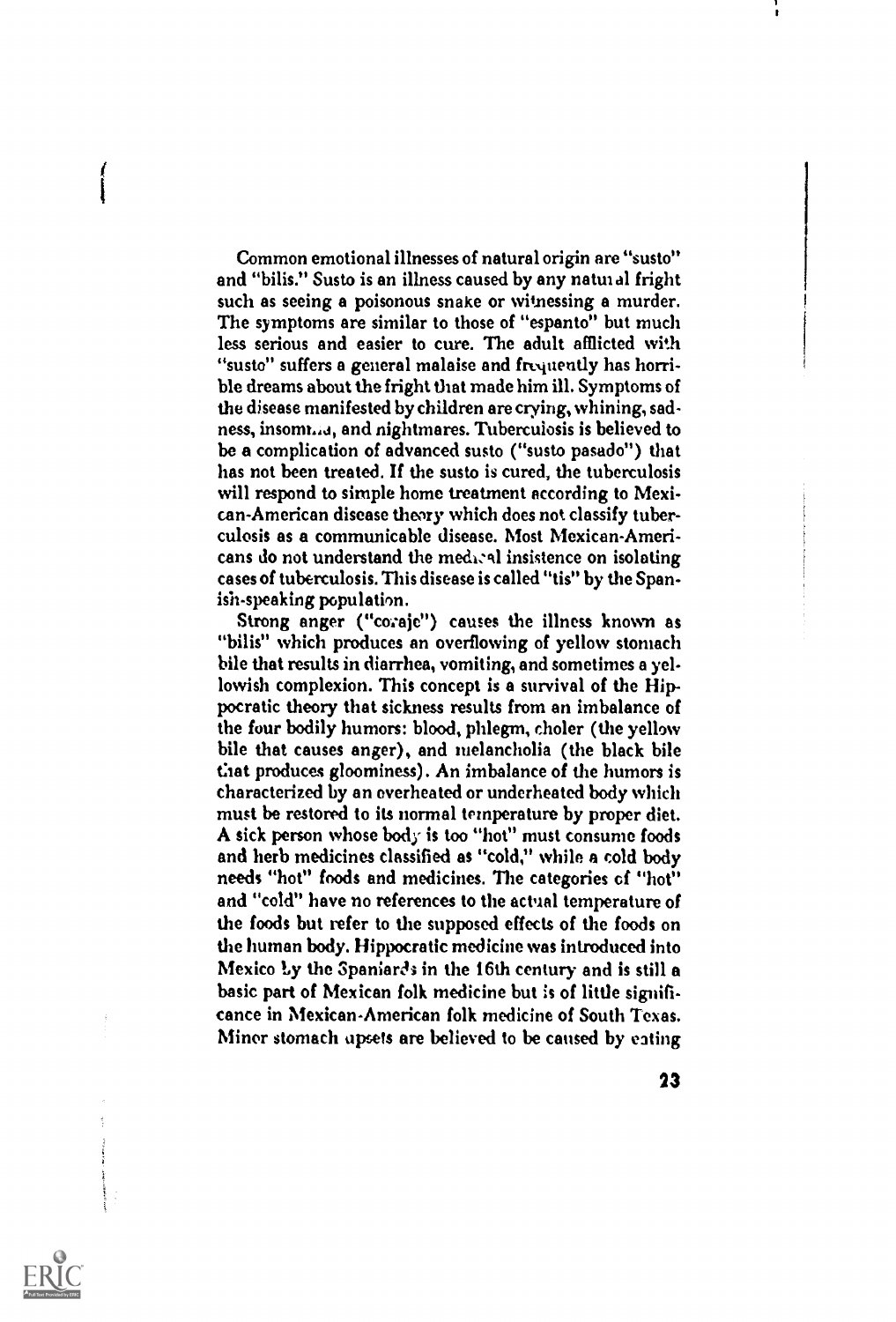too many hot or cold foods in most communities, but the hot-cold complex is completely lacking in some localities.

A draft called "un aire" or "un goipe de aire" can cause a common cold or the flu which are both regarded as natural diseases. Night air ("sereno") is dangerous to anybody although it is especially dangerous to children. Particular care is taken to see that no windows are open in the room where a baby sleeps. A child's head must be covered if he is taken out at night.

Children are subject to a number of other ailments. Even in his mother's womb, the unborn child must be protected from dangers unknown to Anglos. An expectant mother fears that the full moon may injure her fetus causing it to be born with a harelip or some other defect. To protect her child, she may wear a string around her waist holding a piece of metal over her abdomen. A nursing mother who again becomes pregnant gives contaminated milk which causes the child to have digestive disturbance and anger. The mother is then called "chipilesa" and the child "chipil." Any emotional extreme experienced by a child may endanger his health. Heart disease is believed to be possibly a complication of anger or fright.

Any fall or bump suffered by an infant can cause the illness known as "caida de in mollera" which occurs when the fontanelle "collapses" inward toward the brain. The fontanelle is regarded as a loose and movable thing because one can feel it throb. A baby's head is always carefully cushioned and protected to prevent fallen fontanelle. This condition produces sadness and lack of appetite.

When a child becomes extremely thin and has a protruding belly, he is called a "panz6n." The actual cause of this condition is usually intestinal parasites, but Mexican-Americans believe it comes from overeating.

#### B. THE MEDICAL REFERRAL SYSTEM

When a minor illness presumed to be of natural origin does not respond to home treatment with herb remedies,

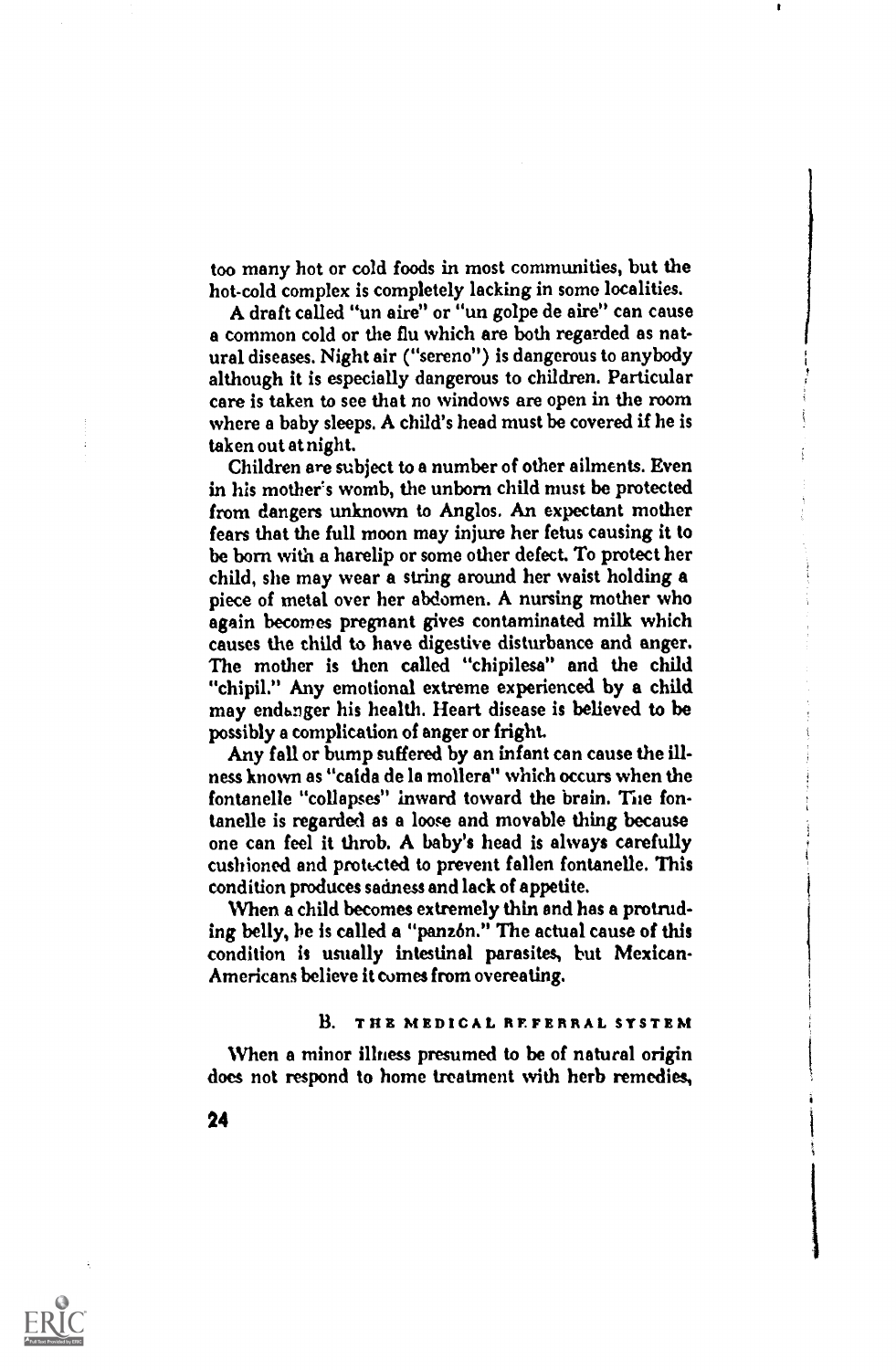patent medicines, and prayers, outside help is sought. Lower or middle class families may solicit the aid of a neighbor or compadre who has had some experience with curing if the patient does not seem too sick.

In the event that the patient still fails to improve, his family may consult a diviner ("adivino") to determine the nature and cause of the disease. Diviners also sell their services to help locate lost objects or foretell the future. After diagnosing the case, the diviner often recommends a specific "curandero" (folk curer) or undertakes treatment himself if he happens to be a curer as well as a diviner. Upper class anglicized Mexican-Americans consult physicians, naturopaths, or chiropractors instead of diviners or curanderos.

Professional physicians are viewed with suspicion and hostility by conservative members of the lower class who generally regard the germ theory of disease as a fraudulent scheme to help Anglo doctors and nurses extract exorbitant fees from the gullible. The Mexican-American skeptic in this case reasons that genns which cannot be seen cannot exist. He often refers to germs as "animalitos" (little animals). Furthermore, he knows that physicians lack the knowledge needed to treat illnesses of supernatural origin. He may even doubt the physicians's knowledge of natural diseases. He points out that a curandero "knows" how to treat a patient, but a physic:an has to consult books, colleagues, or rely on x-rays to discover the cause of an ailment. A curandero petitions God and the saints for aid in the cure but a physician generally ignores the possibility of divine help. As one Mexican-American put it: "Doctors act as though they know more than God who created them."

The typical physician and nurse fail to achieve the close affective relationship with Mexican-American patients which is so characteristic of curandero-client relations. The most obvious reason for this failure is the language barrier between the Anglo physician or nurse and the Mexican-American patient who speaks little English. A second reason is the authoritarian relationship which the physician

 $\ddot{\tilde{z}}$ 

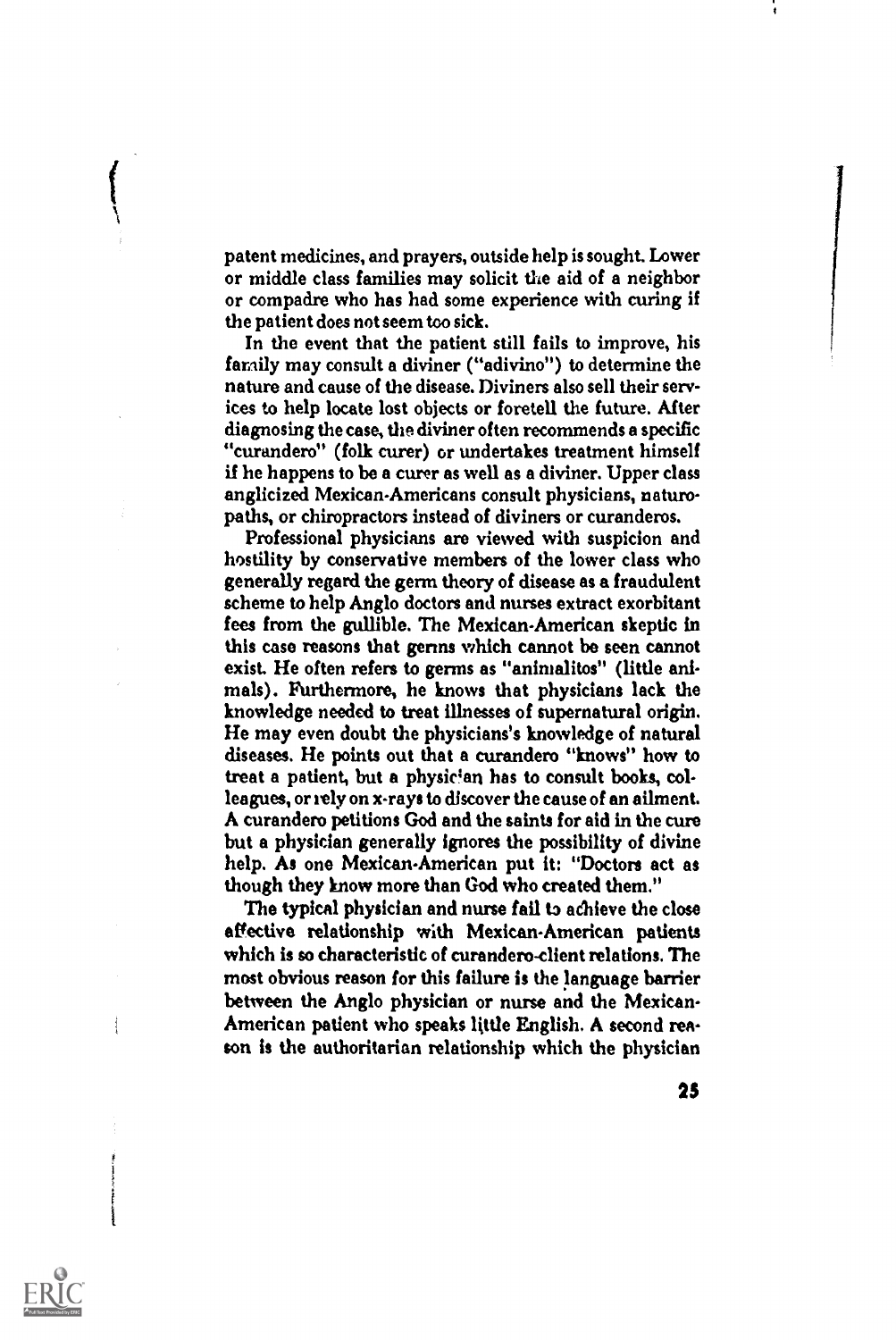and nurse assume with the Mexican-American patients. The patient feels that the doctor and nurse are unconcerned with his welfare, his feelings, and the obligation of his family. As a final insult, the physician may ridicule the patient's self-diagnosis made in terms of folk disease theory.

The curandero maintains close relations with both the client and his family. He patiently explains the cause and nature of the affliction and the reasons behind each step of the treatment. These explanations are meaningful in the context of the Mexican-American world view and great interest is taken in them. The curandero often uses great skill in manipulating interpersonal relations within the family so as to relieve pressures that produce stress and anxiety in the patient. In several documented cases, curanderos have cured mental illness after psychiatric treatment has failed.

The conservative Mexican-American consults a physician only as a last resort when all other curing techniques have failed. His attitude is comparable to that of an educated Anglo who places his life in the hands of a faith healer when his physician has told him his disease is fatal and incurable. Even as a last resort, the Mexican-American makes little or no attempt to understand the physician's diagnosis and treatment because he is used to carrying out orders without question in this type of role relationship with an Anglo.

I he fact that many Mexican-American patients come under a physician's care only when the disease is far advanced lowers the chances of a successful cure. Every failure to restore the health of a Mexican-American patient is widely cited as evidence of the inefficiency of scientific medicine. While the patient is under the physician's care, his family continues to appeal for divine aid and administers folk remedies to him at home if his case does not require hospitalization. When the pt tient does not improve quickly, his family may transfer him to the care of another doctor or back to a curandero.

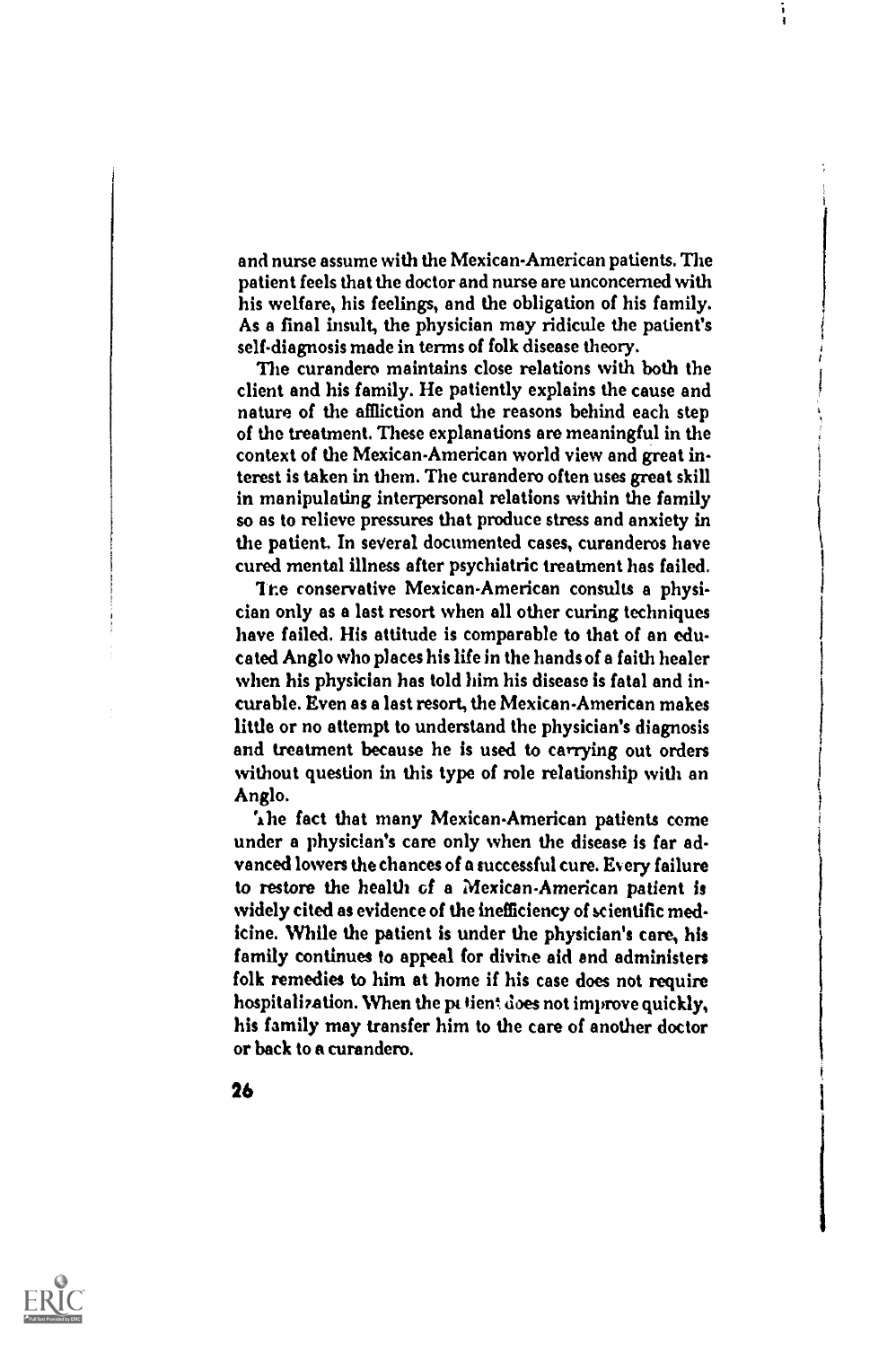#### C. CURANDERISMO

The term "curanderismo" refers to the entire system of disease theory and curing techniques associated with the curandero whose healing powers are believed to be a divine gift from God. The curandero or curandera is a highly respected individual who often receives the honorific title of "don" or "doña." Most curanderos learn some of their techniques from older folk curers.

Patients are received in the parlor of the curandero's home which is furnished with an altar containing images and pictures of Christ and the saints. All cures involve offerings of flowers and vigil lights. Similar offerings accompanied by prayers are made by the patient's family at his home altar. By the altar, there is a container of holy water, frequently prepared merely by the blessing of the curandero, who uses it in many of his treatments. While some curanderos charge a standard fee for each treatment, others make no request for payment but expect the patient to leave a monetary offering on the altar before leaving. The amount left is usually one dollar.

The general curandero handles a wide variety of cases but specializes in diseases of supernatural origin, with the exception of bewitchment illnesses which are treated only by witches, spiritists ("espiritistas"), and spiritualists ("espiritualistas"). Cases of critical illness usually are refused by the general curandero who refers them to a physican or a hospital in order to avoid the legal embarrassment of having a patient die under his care.

Some curanderos also are believed to possess powers of witchcraft or black magic which are believed to come from the Devil rather than from God. The witch-doctor is called a "bruio" or "bruja." He is said to have the power to change himself into an owl which can fly. Witches are feared and disliked to the point of being physically attacked on occasions. It is believed that a witch who bleeds profusely from a wound will lose his evil powers.

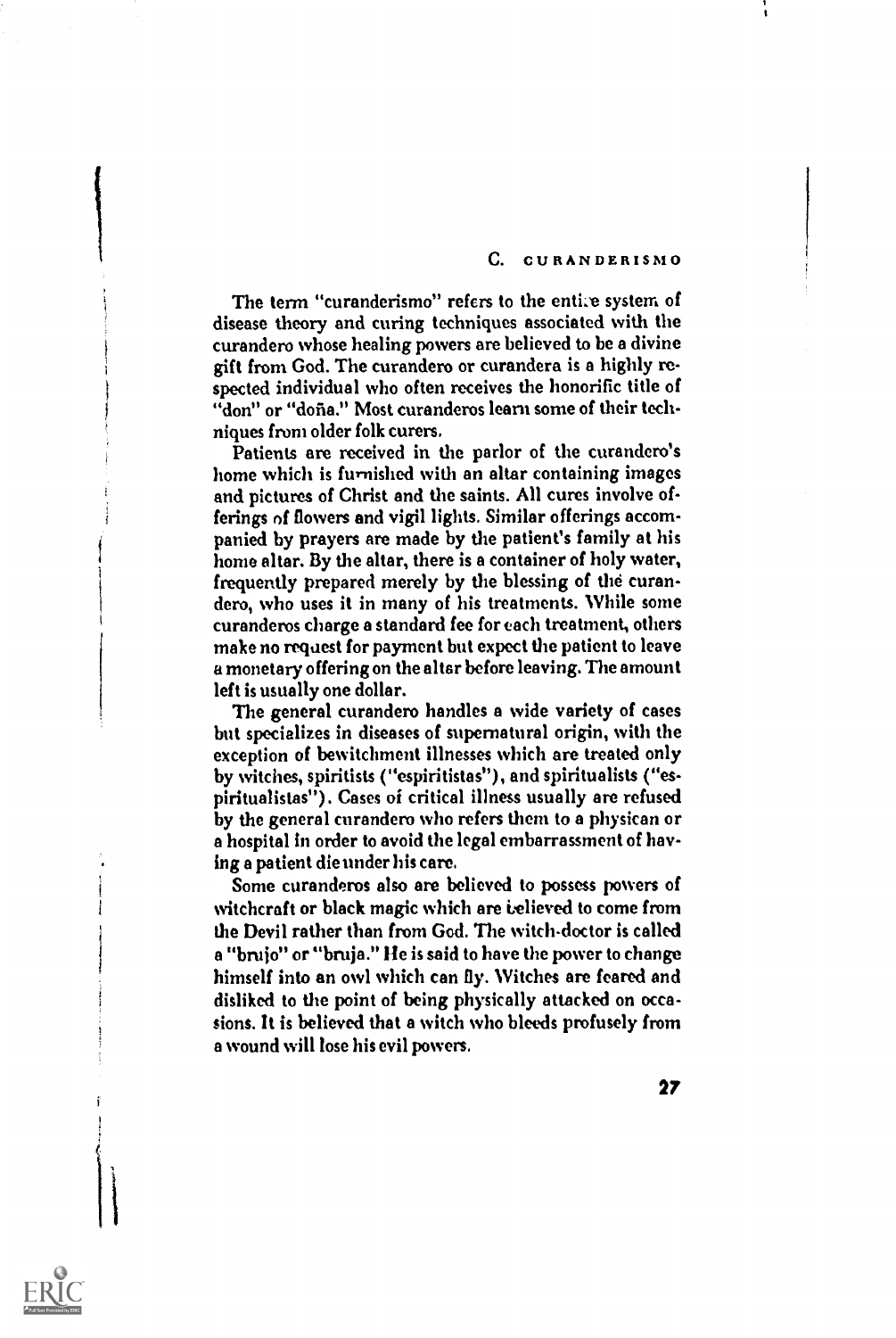In addition to witches, there are a number of other specialists including the midwife ("partera"), the herbalist ("yerbero"), and the bone setter ("huesero"). Spiritist and spiritualist curers will treat almost any kind of illness but their services are sought mainly in cases of bewitchment. They must undergo an extensive period of training at centers in Mexico or by taking correspondence courses in order to become proficient in their curing techniques which are different from those of the general curandero. They divine and cure with the aid of spirits of the dead. Their fees are much higher than those of the general curandero.

Any curandero must demonstrate his abilities by a series of successful cures in order to enjoy a large clientele. A novice just starting in the business is suspected of being a fraud until he proves that he is not. Unless his first cases are cured, he receives no more business and may be forcibly driven from the community.

The most common tech liques of curing practiced by the general curandero are: "cleaning" the patient's body with a handful of medicinal herbs and an unbroken egg to draw out the contamination which is causing the illness; administering herb teas; reciting prayers; and making offerings of flowers and candies to God or the saints. The cleansing ("limpia") ritual is used to treat espanto, susto, evil eye, and some kinds of bewitchment.

The curandero's procedure may be illustrated by a typical treatment for espanto. The patient suffering from this disease must be taken immediately to a curandero or witchdoctor who is skilled in treating espanto. The diagnosis is based on the patient's pulse beat. The patient lies on a dirt floor while the curandero outlines his figure in the earth with a knife. After the sick person rises, the curandero scoops up the dirt from the marks of the outline, mixes it with water, and gives the mixture to his patient to drink. Next the patient drinks an herb tea made with a few sprigs of pennyroyal ("poleo") boiled in water. Finally, the curandero cleans his patient with a handful of herbs including



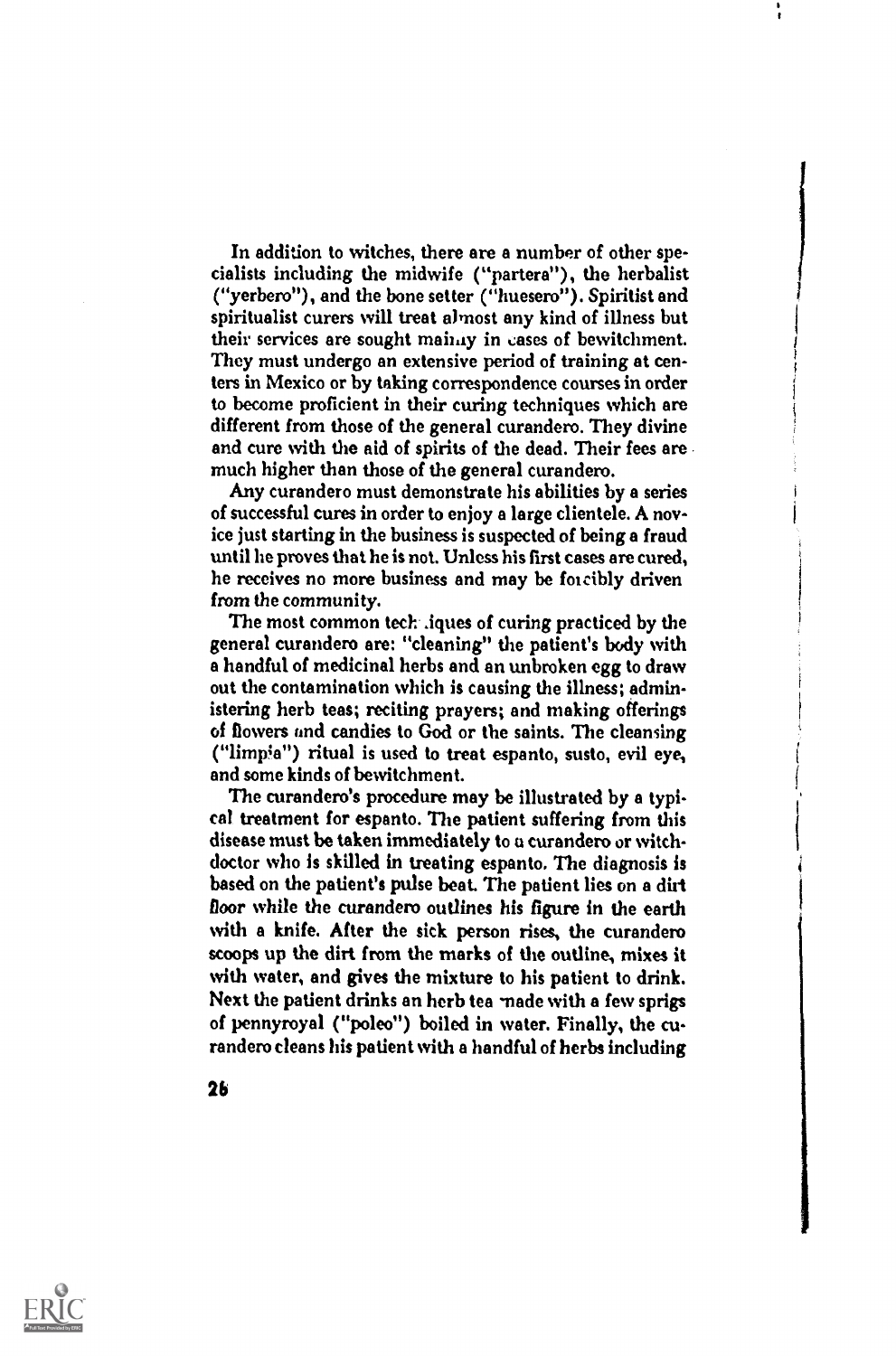treatment the curandero recites the Lord's prayer and<br>heute Heil Morne This treatment must be performed daily pennyroyal and rosemary ("romero"). Throughout the chants Hail Marys. This treatment must be performed daily for nine days or repeated three times a day for three days. During this period, it is the duty of the patient's family to urge the offending ghost to return to purgatory and seek eventual rest. God is asked to reclaim the ghost from this world. Prayers are accompanied by offerings and vigil lights placed on the home altar. The family tries to obtain a photograph of the man whose ghost is causing the illness. If they succeed, the picture is sprinkled with fresh flowers dipped in holy water every day during the period of treatment A much simpler cure for fright from natural causes involves cleaning the patient with an unbroken egg and giving him herb teas.

> Recovery from any serious illness may be effected through a patient's vow to make a pilgrimage to aholy shrine in return for divine help. The most important shrine in Texas is that of Don Pedro Jaramillo, in Fulfurrias. The spirit of this dead curandero is now revered as a saint by thousands of Mexican-Americans. Two popular pilgrimage centers in Mexico are the shrine of the Virgin of San Juan de los Lagos in Jalisco and the shrine of El Chorrito in Nuevo León. The most sacred shrine in Mexico is the Basilica of Our Lady of Guadalupe.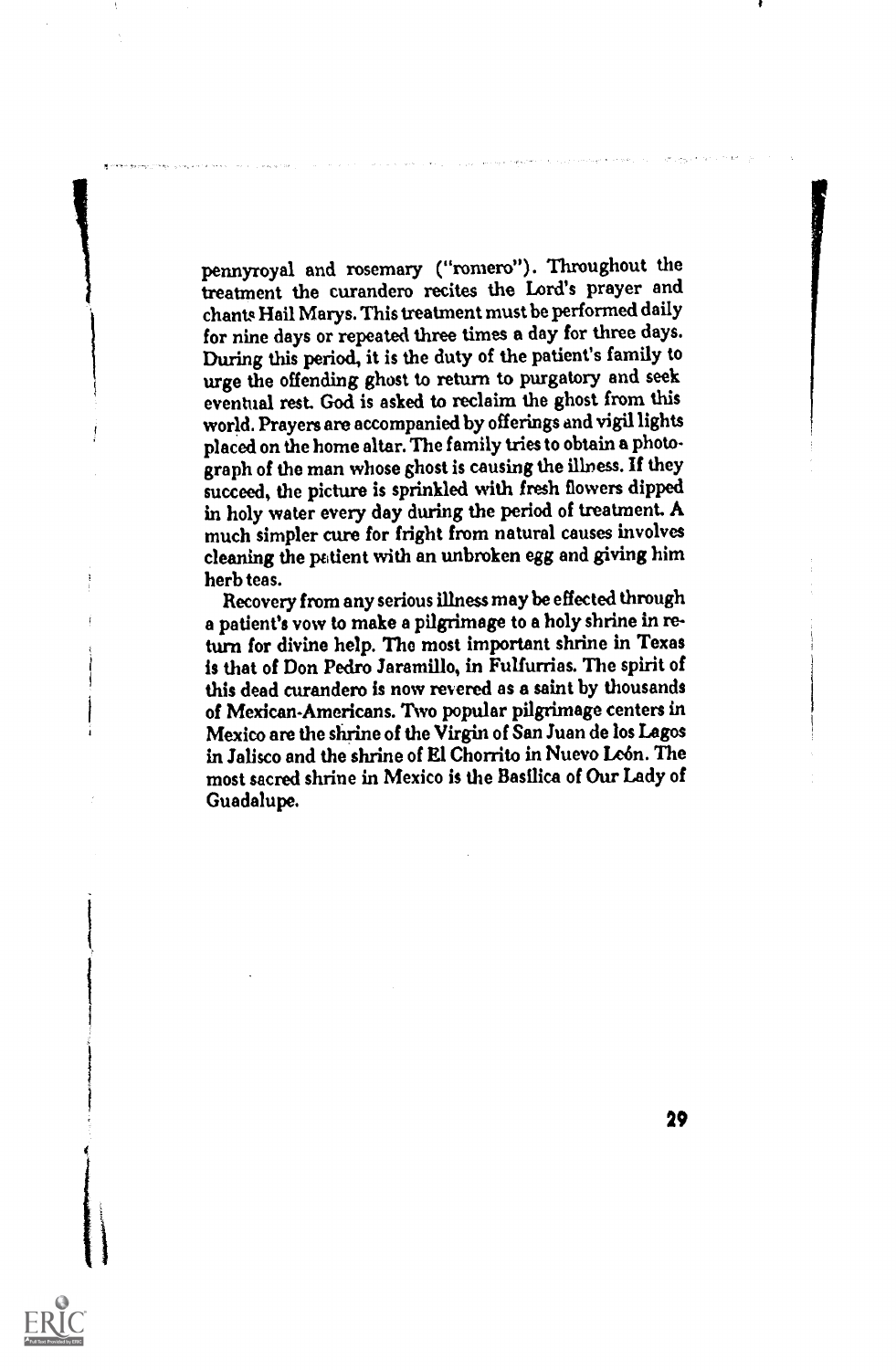### $R$ ecommendations

IMPROVEMENT OP health facilities and practices in South Texas presents the two-fold problem of gaining Mexican-American acceptance of scientific medicine without disrupting the social organization and creating unnecessary tensions.

New practices can be introduced in any society by: 1) attempting to make the new form compatible with the established value system of the receiving culture; or 2) attempting to change that value system in order to replace it in part with both the form and associated meaning of a complex concept. Trying to "sell" people on both the form and meaning of an innovation is a difficult and time-consuming process which is likely to arouse hostility. In dealing with health and welfare problems, the best approach is to begin with the first method by adapting scientific medical services to Mexican-American culture patterns. In due time, it may be possible to increase the acceptance of modern medical the cry without arousing widespread antagonism between the advocates of scientific medicine and the advocates of Mexican-American folk medicine.

Specific suggestions for en integrated program of health service improvement among the Mexican-American population are presented below:

1. Improve communication between health workers and



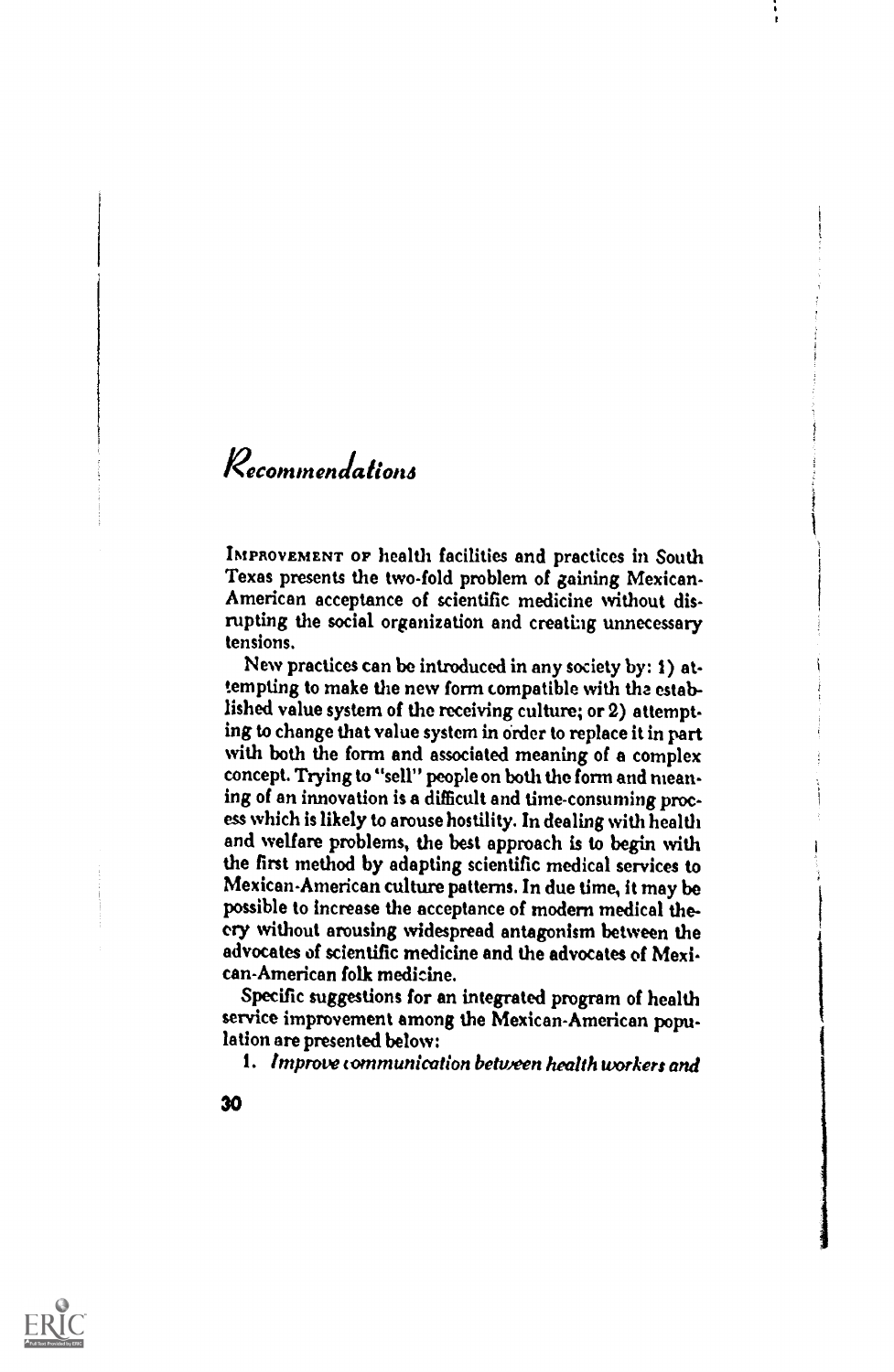### Mexican-American patients by making a concerted effort to overcome the language barrier.

Although the ultimate goal should be for all doctors and nurses who deal extensively with Mexican-American patients to learn Spanish, the immediate goal can be limited to: a) placing a few Spanish-speaking personnel in key positions in every clinic and hospital; b) assigning house-calls to Spanish-speaking health and welfare workers; c) hiring a health or welfare department translator who would be on call to accompany Mexican-American patients to the doctor's office; and d) improving the teaching of English in the public schools.

2. Increase knowledge and understanding of Mexican-American folk culture among health and welfare workers.

This immediate goal could be achieved by means of short but intense courses given periodically by an anthropologist who has worked in South Texas. The course should include the basic concepts of: culture, cultural relativity, culture conflict, culture change, and culture integration. In applying these concepts to Mexican-American culture, stress should be placed on tho importance of observing the Latin rules of etiquette that govern the conduct of interpersonal relations. Health and welfare workers must know how to deal with Mexican-Americans as individuals and as members of a family group without offending them. Reference books on Mexican-American culture should be available for the professional staff.

3. Improve the physical appearance of the clinics, making them mor + attractive to Mexican-Americans so that they will associate modern health services with pleasant surroundings.

The typically drab walls of the clinics could be painted in pastel colors and decorated with simple religious symbols. Flower pots placed around the waiting rooms would appeal to the Mexican-American fondness for flowers. Where feasible, low background music featuring Mexican songs would be appreciated. A comfortable reading room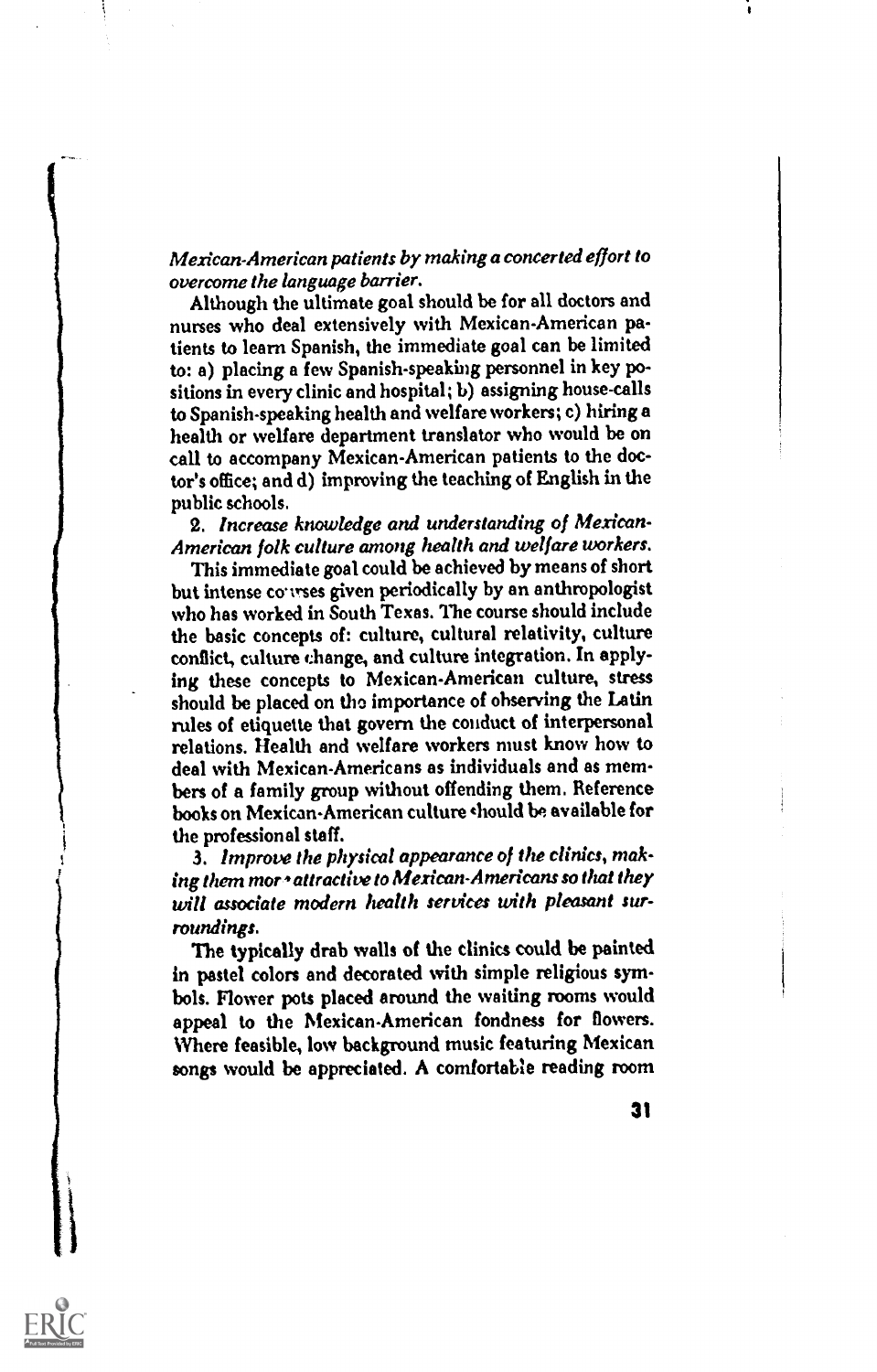with pictorial magazines and literature on health problems should be provided for patients and the relatives who accompany them to the clinic.

4. Treat illness in addition to the practice of preventive medicine at those clinics where it is feasible.

The idea that one can prevent illness by certain health precautions is difficult to communicate to the many Mexican-Americans who still believe that any illness may have a direct supernatural origin. Such a fatalistic theory of disease makes no provision for preventive medicine, and indeed, may occasionally serve as a deterrent to modern public health practice since human attempts to thwart divine will are reguarded as sinful. This common belief that illnesses of a supernatural origin cannot be prevented by any kind of medicine severely hampers the effectiveness of a public health clinic which is restricted to public education and preventive measures. Despite the belief in supernatural causation, once an illness is recognized it is the duty of the family to seek treatment. To the extent that modern medicine can demonstrate curative effectiveness, the Mexican-American will turn to it for help.

5. Show respect for Mexican-American beliefs about health instead of ridiculing them as "superstitions."

Do not discourage or ridicule appeals for divine aid and the use of herb teas which are certainly harmless and may be beneficial. Suggest that the patient also try the physician's recommendations in addition to these folk remedies.

6. Combat the notion that clinic patients are accepting charity.

This goal can be achieved by: a) charging a token payment (e.g. 25 cents a visit) and giving the patient a receipt to prove that he did not accept charity; or b) hang signs on the wall saying that this clinic is supported by the people through the taxes that they pay on income and luxuries. The Mexican-American value system prohibits the direct acceptance of charity. Since the clinics are commonly associated with charity cases, the Mexican-American often feels

32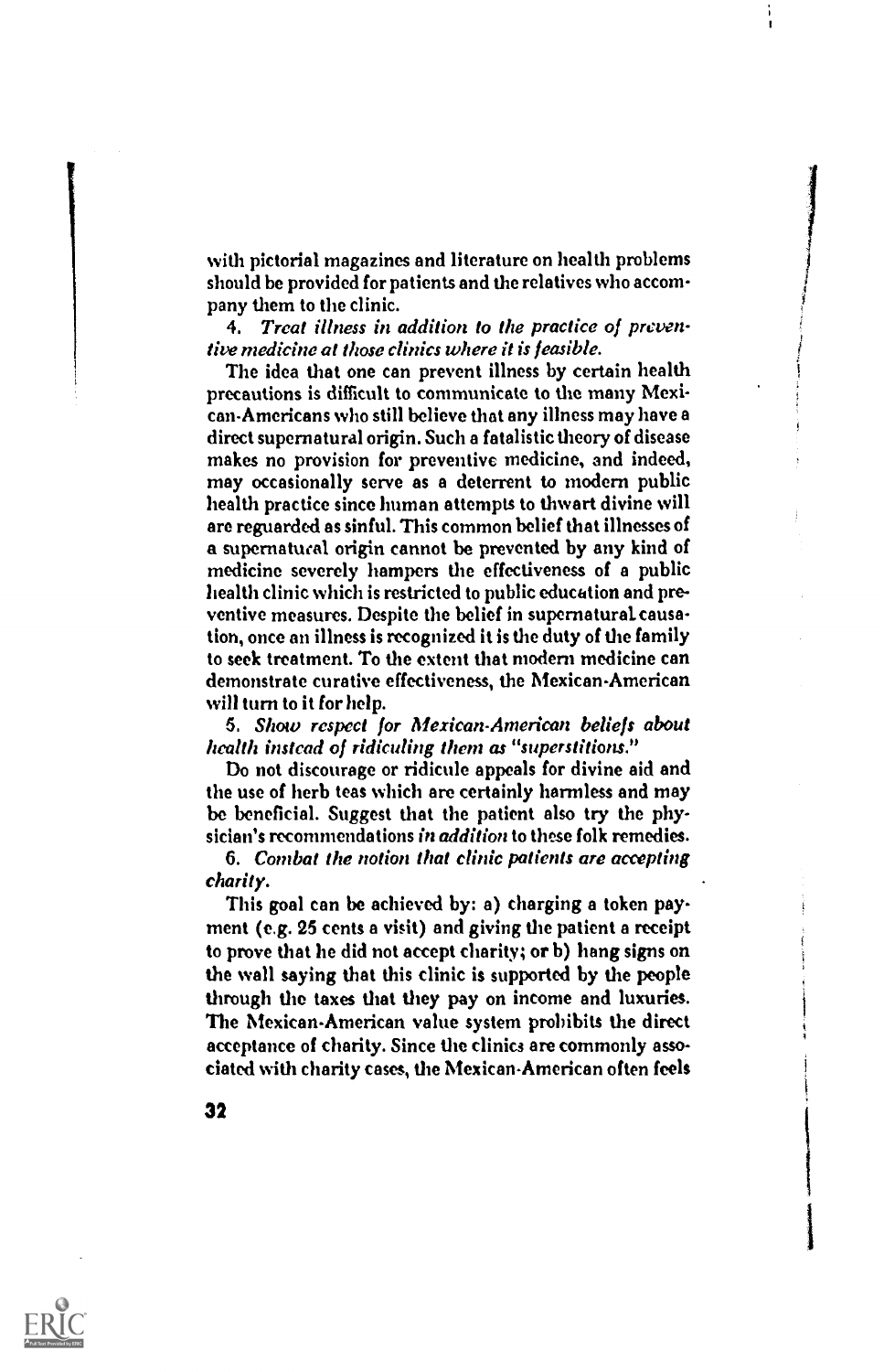that going to a clinic might make him lose face with his neighbors.

7. Establish friendly doctor-patient and nurse-patient relationships in place of the authoritarian relationship that now exists between the Anglo doctor or nurse and the Mexican-American patient.

The doctor or nurse should greet the Mexican-American patient cordially, shake hands, and chat pleasantly with him for a few minutes. The doctor should suggest treatment, not give orders.

8. Deal with the family as well as the patient.

Encourage expectant mothers to bring an older female relative with them to classes. Before treating illness, request consultation with the patient's parents and obtain the permission of the male head of the family to try a particular treatment.

9. Protect the Mexican-American patient's strong sense of modesty.

Avoid physical exposure of the female patient before a male doctor and the male patient before a female nurse whenever possible. The same principles should be followed in instruction courses utilizing illustrations.

10. Publicize the advantages of scientific medicine.

An occasional open house at the clinic should present talks on modern medical facilities by respected Mexican-Americans, including patients who have been cured by scientific techniques. The open house should be a festive occasion accompanied by refreshments, mariachi or band music, and movies. Conferences with priests and ministers should suggest their advocacy of modern medical facilities.

11. Add a Mexican-American interviewer to the staff of each clinic and hospital to act as an intermediary between the doctor and the patient.

The interviewer must be a respected local resident, preferably one who holds the honorific title of "don" or "dofia." He should be the first member of the staff to receive the patient and his family in a private room. The clinic interview,

33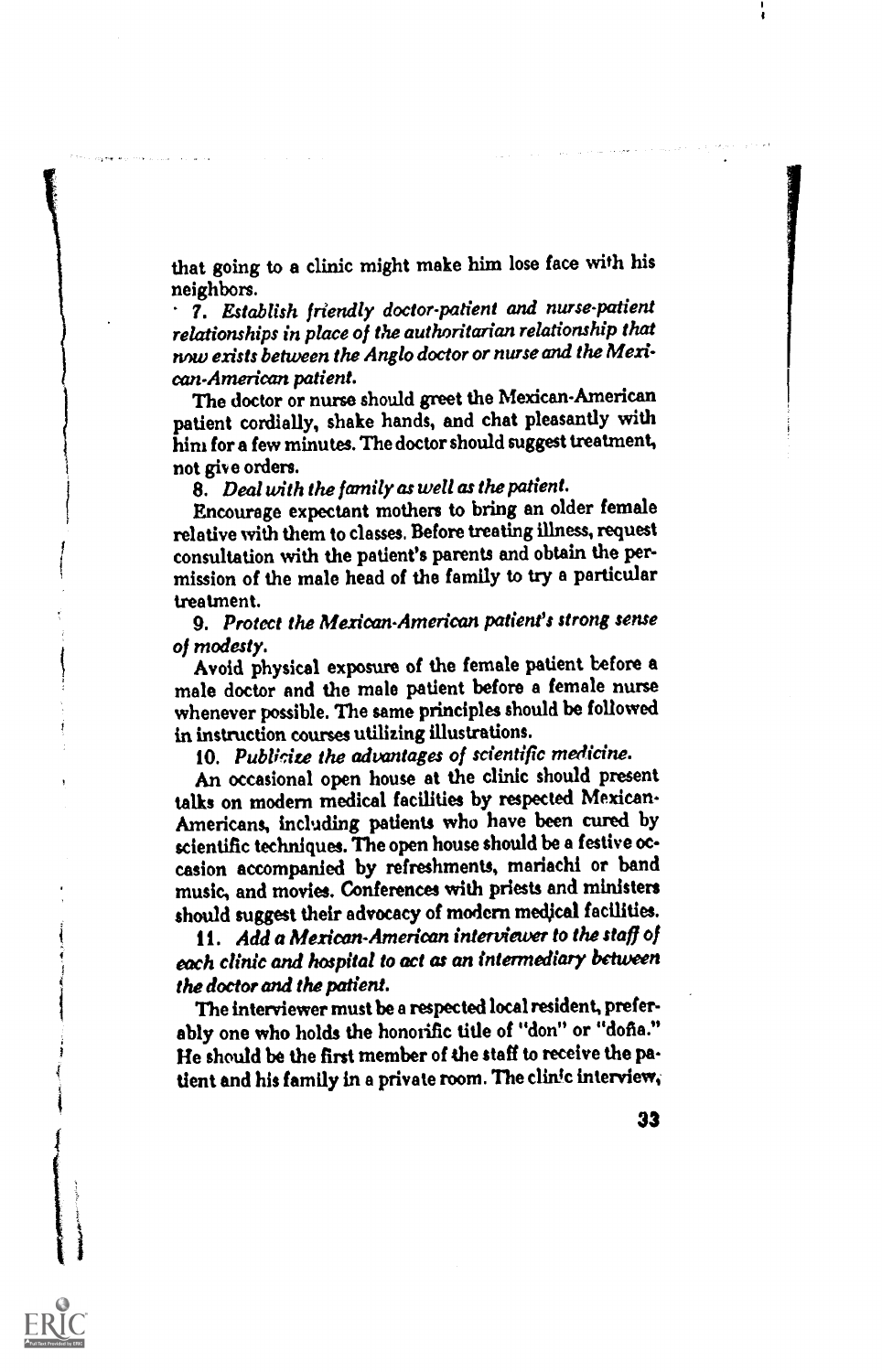conducted in Spanish, should obtain the patient's case history including his self-diagnosis, symptoms, and previous treatments for the present ailment. The interviewer then accompanies the patient to the nurse or doctor who merely greets and examines the patient. The interviewer then describes the symptoms to the doctor who in turn will explain the recommended treatment to the interviewer. He returns to the interview room with the patient, calls in the family, and explains each step of the recommended treatment in terms that are meaningful to the Mexican-American. He remains with the patient during the treatment given at the clinic. He would also accompany nurses and doctors on house-calls and make follow-up calls by himself to see that the treatment is being carried out. The hospital interviewer would receive the patient and explain hospital procedures to him on admittance. He would visit the patient daily and make reports to his family. A curandero (but not a witchdoctor) would be the person most likely to have the prerequisites for this job.

12. Clinic lectures should be given in Spanish in terms that are compatible with the concepts of Mexican-American folk medicine.

For example, penicillin can be described as a gift from God to man enabling man to help cure himself. Lectures on germs should not be illustrated with cartoons. The existence of germs can be most convincingly proved by live demonstrations with microprojection so that the "animalitos" can actually be seen. Displays of biological specimens are also effective in illustrating talks. Lectures on nutrition should stay within the bounds of Mexican-American eating customs and avoid recommending diets that the clinic patient cannot afford or finds distasteful. Clinics should not try to teach Anglo child-training practices which are incompatible with Mexican-American culture.

13. Make the Mexican-American patient more comfortable in a hospital.

Allow his family to visit him for longer periods of time, if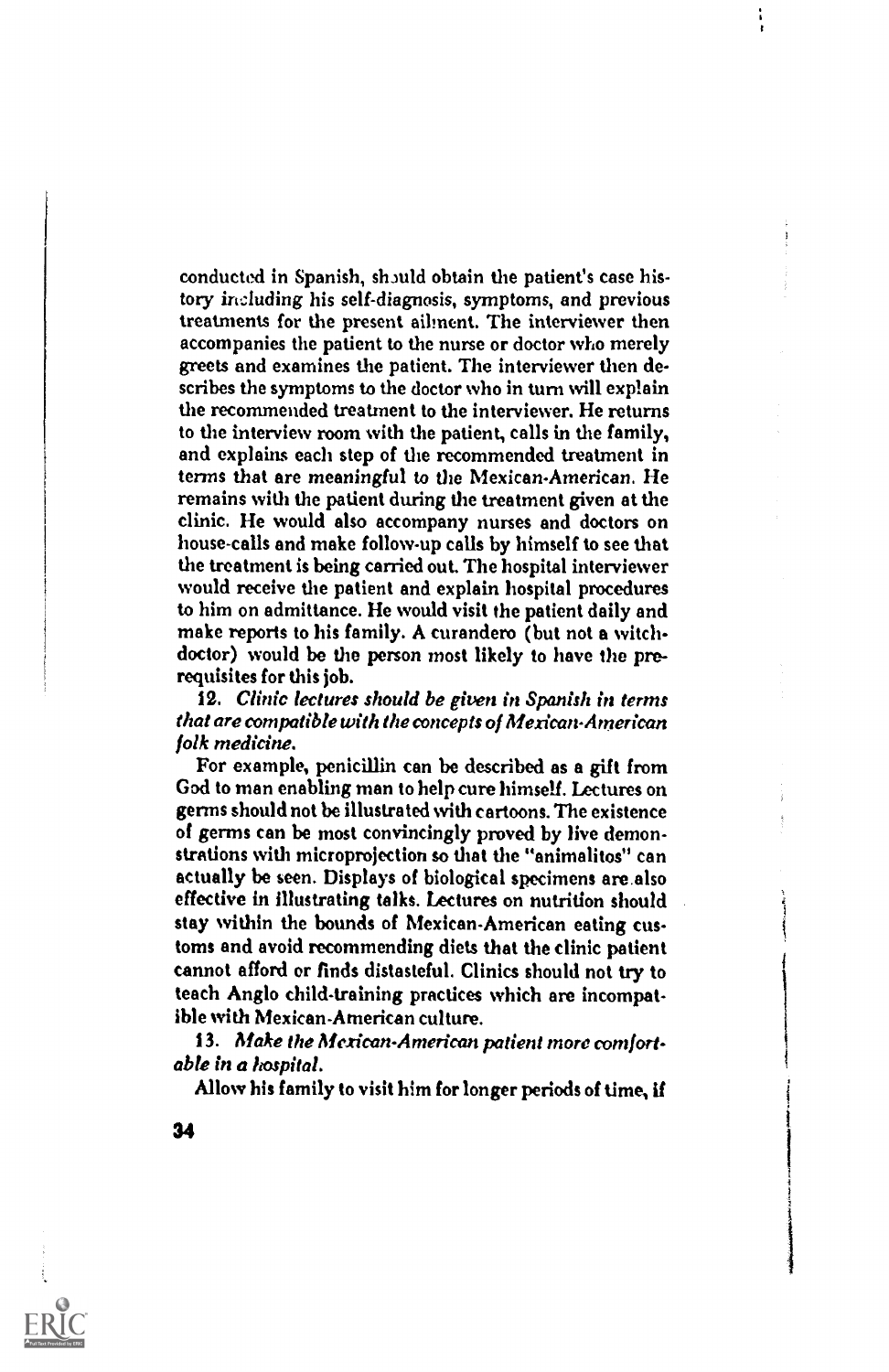possible, and allow the mother of a hospitalized child to stay with him at night. Serve the patient Mexican-American food or allow his family to bring him food. The "tasteless" quality of Anglo cooking in most hospitals is almost nauseating to the Mexican-American. The availability of a hospital altar and holy pictures would also make him feel less apprehensive. Children appreciate any kind of entertainment, such as television cartoons, in the hospital. The adult patient who adheres to the concepts of folk medicine will have far more confidence in the successful outcome of his hospital treatment if his curandero or the Mexican-American interviewer is allowed to visit him under a program of joint treatment supervised by the physician.

14. Improve relations between medical personnel and curanderos.

Direct oral and legal attacks on curanderos should be avoided wherever possible. If curanderismo is driven underground it could become much more difficult to manage. One excellent way to establish a working relationship with selected curanderos would be to give them brief courses permitting them to qualify as practical nurses. They could be given impressive diplomas, allowed to wear uniforms or emblems, and given simple medicines such as aspirin for their patients. They could be taught to work with physicians and to bring their patients to clinics and hospitals. Their cooperation in this way would undoubtedly increase the number of cases referred to physicians. Cooperation between physicians and curanderos could be particularly valuable in those cases of mental illness which would respond to treatment better in a home environment than in an institution. The value conflicts often present in the Mexican-American ex-patient when he returns from the Anglooriented mental hospital to his home environment would be minimized by the presence of a properly trained practical nurse or social worker.

It may be impractical to apply all of these recommendations simultaneously in any one area. The most suitable sug